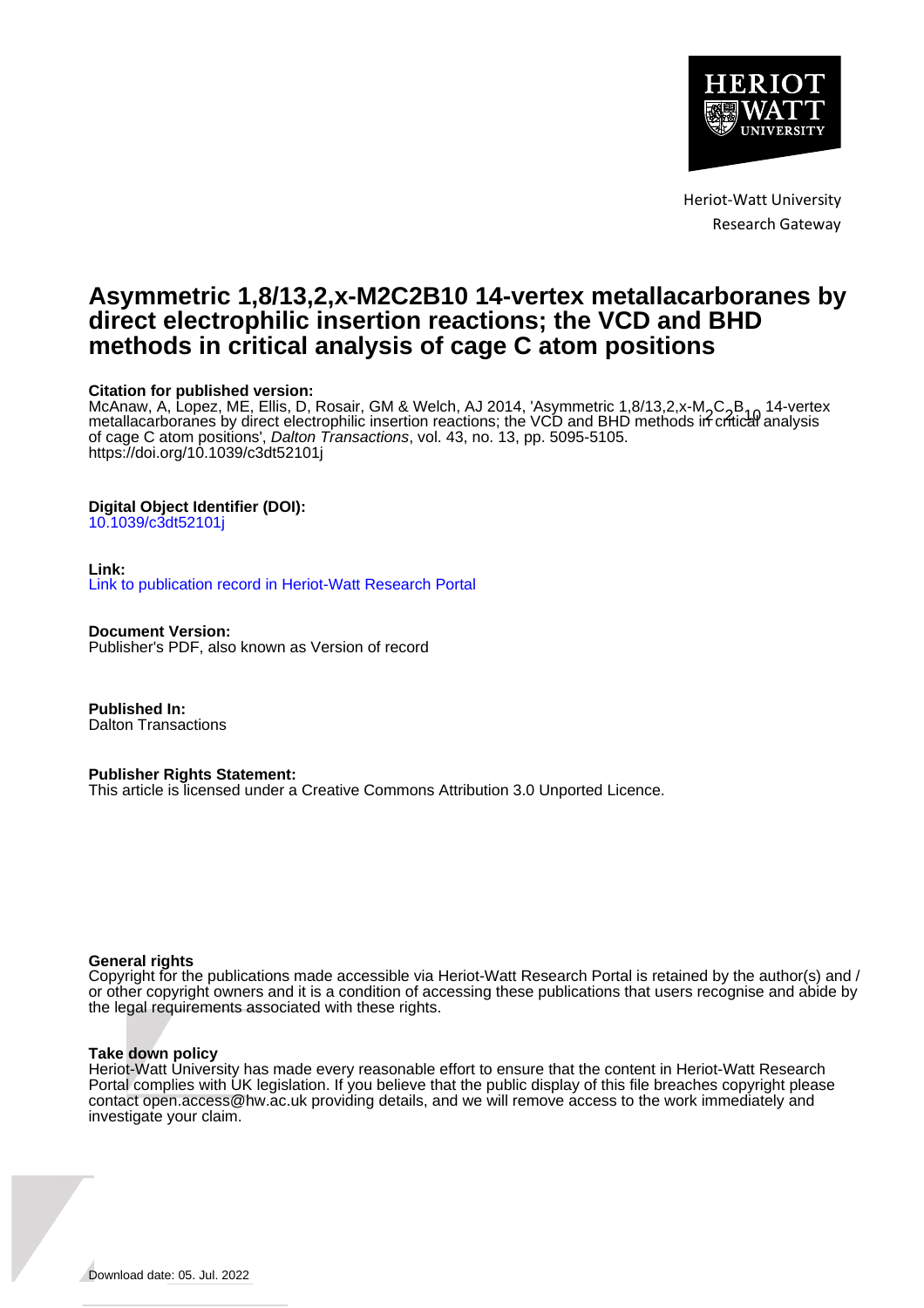# Dalton **Transactions**

### PAPER

## **RSCPublishing**

Cite this: DOI: 10.1039/c3dt52101j

Received 2nd August 2013, Accepted 7th October 2013 DOI: 10.1039/c3dt52101j

<www.rsc.org/dalton>

#### Introduction

Although there are now hundreds of 13-vertex  $MC_2B_{10}$  metallacarboranes whose origin can be traced to Hawthorne's original synthesis of 4-Cp-4,1,6- $\text{closo}\text{-}\text{CoC}_2\text{B}_{10}\text{H}_{12}$ ,<sup>1</sup> there are very few 14-vertex analogues. $^2$  The expected shape<sup>3</sup> of a *closo* 14-vertex heteroborane with 15 skeletal electron pairs is the bicapped hexagonal antiprism, shown together with its numbering scheme in Fig. 1a. It was Hawthorne, again, who prepared the first examples of 14-vertex metallacarboranes by reduction and subsequent metallation of 13-vertex  $MC_2B_{10}$  precursors.<sup>4</sup> Expansion of 4-Cp-4,1,12-closo-CoC<sub>2</sub>B<sub>10</sub>H<sub>12</sub> afforded 1,14-Cp<sub>2</sub>- $1,14,2,10$ -closo-Co<sub>2</sub>C<sub>2</sub>B<sub>10</sub>H<sub>12</sub>, whose spectroscopically-presumed structure was recently confirmed crystallographically.<sup>5</sup> Similarly, reduction and metallation of 4-(p-cymene)-4,1,12-closo- $RuC_2B_{10}H_{12}$  (*p*-cymene = η-C<sub>6</sub>H<sub>4</sub>Me<sup>i</sup>Pr-1,4) afforded both homo- and heterobimetallic  $M_2C_2B_{10}$  species, again with

# metallacarboranes by direct electrophilic insertion reactions; the VCD and BHD methods in critical analysis of cage C atom positions†‡§

Amelia McAnaw, Maria Elena Lopez, David Ellis, Georgina M. Rosair and Alan J. Welch\*

Asymmetric  $1,8/13,2,x-M<sub>2</sub>C<sub>2</sub>B<sub>10</sub>$  14-vertex

The isolation of six isomeric, low-symmetry, dicobaltacarboranes with bicapped hexagonal antiprismatic cage structures, always in low yield, is described from reactions in which 13-vertex cobaltacarborane anions and sources of cobalt-containing cations were present. The vertex-to-centroid distance (VCD) and boron–H distance (BHD) methods are used to locate the correct C atom positions in the cages, thus allowing the compounds to be identified as  $1,13$ -Cp<sub>2</sub>-1,13,2,10-closo-Co<sub>2</sub>C<sub>2</sub>B<sub>10</sub>H<sub>12</sub> (1), 1,8-Cp<sub>2</sub>-3-OEt-1,8,2,10 $c$ loso-Co<sub>2</sub>C<sub>2</sub>B<sub>10</sub>H<sub>11</sub> (2), 1,13-Cp<sub>2</sub>-1,13,2,9-closo-Co<sub>2</sub>C<sub>2</sub>B<sub>10</sub>H<sub>12</sub> (3), 1,8-Cp<sub>2</sub>-1,8,2,4-closo-Co<sub>2</sub>C<sub>2</sub>B<sub>10</sub>H<sub>12</sub> (4), 1,13-Cp<sub>2</sub>-1,13,2,4-closo-Co<sub>2</sub>C<sub>2</sub>B<sub>10</sub>H<sub>12</sub> (5) and 1,8-Cp<sub>2</sub>-1,8,2,5-closo-Co<sub>2</sub>C<sub>2</sub>B<sub>10</sub>H<sub>12</sub> (6). It is shown that a common alternative method of cage C atom identification, using refined (as B)  $U_{eq}$  values, does not work well, at least in these cases. Having identified the correct isomeric forms of the six dicobaltacarboranes, their syntheses are tentatively rationalised in terms of the direct electrophilic insertion of a {CpCo<sup>+</sup>} fragment into  $[CpCoC<sub>2</sub>B<sub>10</sub>]<sup>-</sup>$  anions and it is demonstrated that compounds 1, 4, 5 and 6 can be successfully prepared by deliberately performing such reactions. **PAPER**<br> **Exercise Article Online**<br> **Cremis: DOC: tax tossicalisation reactions; the VCD and BHD methods in critical analysis<br>**  $\sigma$  **Cage C atom positions + 5<br>
Amelia McAnaw, Maria Elena Lopez, David Ellis, Georgina M. Ros** 



Fig. 1 (a) The bicapped hexagonal antiprism and vertex numbering scheme; (b) the eight vertices used in VCD calculations.

 $1,14,2,10$ -MC<sub>2</sub>B<sub>10</sub> architectures.<sup>6</sup> Hawthorne also expanded 4-Cp-4,1,8- $\text{closo-CoC}_2\text{B}_{10}\text{H}_{12}$ <sup>4</sup> and we recently established that the product here is the  $1,14,2,9$ -closo-Co<sub>2</sub>C<sub>2</sub>B<sub>10</sub> isomer.<sup>5</sup> In an alternative approach, Grimes and co-workers reacted  $[Me<sub>4</sub>C<sub>4</sub>B<sub>8</sub>H<sub>8</sub>]<sup>2-</sup>$  with a source of  ${CpFe<sup>+</sup>}$  fragments to yield kinetic isomers of  $(CpFe)_2Me_4C_4B_8H_8$  which had irregular (non bicapped hexagonal antiprismatic) cage structures. However, progressive isomerisation to thermodynamically-preferred regular structures was achieved by heating, affording 1,14,2,4,10,12- and 1,14,2,5,10,12-Fe<sub>2</sub>C<sub>4</sub>B<sub>8</sub> species.<sup>7</sup> Note that

<sup>†</sup>Dedicated to the memory of Professor María Pilar García Clemente. ‡Celebrating 300 Years of Chemistry at Edinburgh. Institute of Chemical Sciences, Heriot-Watt University, Edinburgh, EH14 4AS, UK. E-mail: a.j.welch@hw.ac.uk; Fax: +44 (0)131 451 3180; Tel: +44 (0)131 451 3217

<sup>§</sup> Electronic supplementary information (ESI) available. CCDC 939752–939756 and 939818. For ESI and crystallographic data in CIF or other electronic format see DOI: 10.1039/c3dt52101j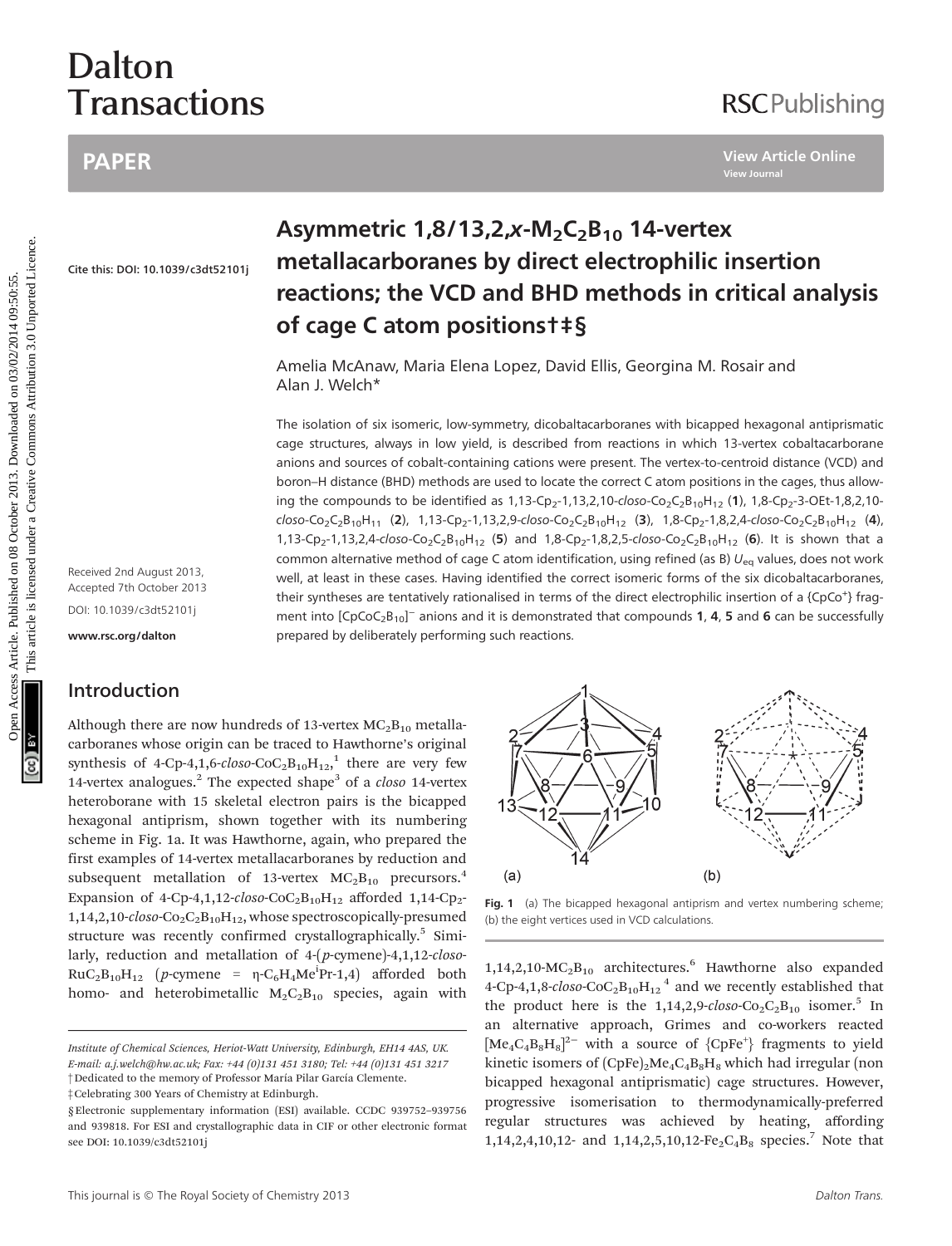in all the above examples of bicapped hexagonal antiprismatic  $M_2C_2B_{10}$  metallacarboranes both metal atoms occupy degree-6 vertices (vertices 1 and 14 of Fig. 1a) in which they have maximum interaction with other cage atoms, consistent with the relatively diffuse nature of the frontier orbitals of transition metals compared to those of boron and especially carbon.<sup>8</sup>

14-vertex  $MC<sub>2</sub>B<sub>11</sub>$  species are also known. Reduction and subsequent metallation (with  $\{(p\text{-symene})Ru^{2+}\}\)$  of the 13-vertex tethered carborane  $1,2-\mu$ - $\text{CH}_2$ )<sub>3</sub>-1,2-*closo*-C<sub>2</sub>B<sub>11</sub>H<sub>11</sub> afforded the first such species in two isomeric forms, 1,2,3-  $RuC_2B_{11}$  and  $1,2,8-RuC_2B_{11}$ , whilst a  $1,2,9-RuC_2B_{11}$  species was later prepared by reduction and metallation of a tetherfree carborane.<sup>10</sup> Note that in these compounds the single metal atom is again located at a degree-6 vertex. The only known exceptions to this rule are two  $8,2,3-NiC_2B_{11}$  compounds afforded by treatment of  $[\mu$ - $(\text{CH}_2)_3$ - $\text{C}_2\text{B}_{11}\text{H}_{11}]^2$  with {nickel(chelating diphosphine)<sup>2+</sup>} fragments.<sup>11</sup>

In the present study we report the synthesis and structural characterisation of six bicapped hexagonal antiprismatic  $Co<sub>2</sub>C<sub>2</sub>B<sub>10</sub>$  species in which one metal atom is in the degree-6 vertex 1 but, uniquely, the other is in a degree-5 site on the lower hexagonal belt (vertex 8 or 13, dependent on the C atom positions). We present evidence which suggests that these compounds are not formed by 2-e reduction and metallation of 13-vertex  $CoC<sub>2</sub>B<sub>10</sub>$  species (although in some cases they were first isolated from reactions in which this was the intention) rather that they may arise as the result of direct electrophilic attack by a metal fragment cation on a  $[\text{CoC}_2\text{B}_{10}]^-$  monoanion. Crucial to rationalising their synthesis is the identification of the correct positions of the cage C atoms in the crystallographically-determined structures (in no cases do the C atoms carry exo-polyhedral substituents other than H) and for this we have used both the recently reported vertex-tocentroid distance (VCD) method $^{12}$  and a complementary approach, the boron–H distance (BHD) method which we first communicated in  $2002^{13}$  but for which we now provide more detail. Paper Matthewsite Computer of Nicensed on Distribution and Common Distribution ( $V_{\text{C}}$ , Puer Hamilton Computer Common Distribution (2013) ( $V_{\text{C}}$ , Puer Hamilton Common Distribution 2013) ( $V_{\text{C}}$ ) ( $V_{\text{C}}$ ) ( $V_{$ 

#### Results and discussion

#### Syntheses

Hawthorne's communication describing the original synthesis of the 14-vertex dicobaltacarborane  $1,14$ -Cp<sub>2</sub>-1,14,2,10-closo- $Co_2C_2B_{10}H_{12}$ , by reduction and subsequent metallation  $(Na[CP]/CoCl<sub>2</sub>)$  of 4-Cp-4,1,12-closo-CoC<sub>2</sub>B<sub>10</sub>H<sub>12</sub> followed by aerial oxidation  $(\mathrm{Co}^\mathrm{II} \to \mathrm{Co}^\mathrm{III})$  noted "a mixture of products".<sup>4</sup> In repeating this experiment we found, by thin layer chromatography (TLC), evidence for at least eight products including the known compounds 3-Cp-3,1,2- $\textit{closo}\text{-}\text{CoC}_2\text{B}_9\text{H}_{11}$ ,<sup>14</sup> 1,14- $\text{Cp}_2$ -1,14,2,10-closo- $\text{Co}_2\text{C}_2\text{B}_{10}\text{H}_{12}$ <sup>4</sup> and 4,5-Cp<sub>2</sub>-4,5,1,6-closo- $Co_2C_2B_9H_{11}$ ,<sup>15</sup> these compounds being identified by a combination of  $^{11}B(^{1}H)$  and  $^{1}H$  NMR spectroscopies. In addition we isolated in low yield a brown product 1 which by mass spectrometry appears to be  $(CpCo)<sub>2</sub>C<sub>2</sub>B<sub>10</sub>H<sub>12</sub>$  but which, unlike  $1,14$ -Cp<sub>2</sub>-1,14,2,10-*closo-*Co<sub>2</sub>C<sub>2</sub>B<sub>10</sub>H<sub>12</sub>, is clearly asymmetric with two Cp resonances and two  $C_{cage}H$  resonances in the <sup>1</sup>H NMR spectrum, and eight resonances, 1:2:2:1:1:1:1:1 from high frequency to low frequency, in the  $^{11}B(^{1}H)$ spectrum.

Similarly, when we repeated the polyhedral expansion of 4-Cp-4,1,8-closo-CoC<sub>2</sub>B<sub>10</sub>H<sub>12</sub> by reduction, metallation and oxidation, $4.5$  we isolated not only the target species  $1,14$ -Cp<sub>2</sub>- $1,14,2,9$ -closo-Co<sub>2</sub>C<sub>2</sub>B<sub>10</sub>H<sub>12</sub> but also a small amount of a second brown compound, 3. Compound 3 also appears to be  $(CpCo)<sub>2</sub>C<sub>2</sub>B<sub>10</sub>H<sub>12</sub>$  by mass spectrometry but by NMR spectroscopy it is clearly different to 1 although it again appears asymmetric in the  $11B$  spectrum, with eight resonances, 1:1:1:1:1:2:2:1. Several of these, however, are unusually broad. Whilst there are two  $\mathrm{C}_{\mathrm{cage}}H$  resonances in the  $^1\mathrm{H}$  spectrum there is only one cyclopentadienyl resonance, appearing as a broad unresolved singlet. We believe that this may be evidence for a functional process in 3 in solution which equivalences the two metal fragments whilst keeping distinct the two cage C atoms, and which occurs very near to room temperature. Further studies are currently underway.<sup>16</sup>

We initially isolated two further brown solids, compounds 4 and 5, in trace amounts during the synthesis, first reported by Hawthorne,<sup>1b</sup> of 4-Cp-4,1,6-closo-CoC<sub>2</sub>B<sub>10</sub>H<sub>12</sub> by the reduction and subsequent metallation then oxidation of 1,2-closo- $C_2B_{10}H_{12}$ . Similarly, during the synthesis<sup>17</sup> of 4-Cp-4,1,10- $\text{closo-CoC}_2\text{B}_{10}\text{H}_{12}$  starting from 1,12- $\text{closo-C}_2\text{B}_{10}\text{H}_{12}$ , yet another brown trace product, 6, was observed. Like 1 and 3, compounds 4–6 all appear by mass spectrometry to be  $(CpCo)<sub>2</sub>C<sub>2</sub>B<sub>10</sub>H<sub>12</sub>$ , but spectroscopically they are all different and clearly asymmetric. We therefore conclude that compounds 1, 3, 4, 5 and 6 are all related as positional isomers. Table 1 summarises the  ${}^{1}H$  and  ${}^{11}B$  NMR chemical shifts for 1 and 3–6. We have previously noted both the  $^{11}$ B range and the weighted average <sup>11</sup>B chemical shift,  $\langle \delta^{11}B \rangle$ , for the compounds  $1,14$ -Cp<sub>2</sub>-1,14,2,10-closo-Co<sub>2</sub>C<sub>2</sub>B<sub>10</sub>H<sub>12</sub> and  $1,14$ -Cp<sub>2</sub>-1,14,2,9-closo-Co<sub>2</sub>C<sub>2</sub>B<sub>10</sub>H<sub>12</sub>.<sup>5</sup> In moving from the 1,14,2,10-to 1,14,2,9- isomer the chemical shift range increases from ca. 13 ppm to ca. 24 ppm, but  $\langle \delta^{11}B \rangle$  is fairly constant, -14.3 and −13.4 ppm, respectively. In compounds 1 and 3–6 the chemical shift ranges are much greater, ca. 35 to 48 ppm, with the weighted average shift moving significantly to high frequency, lying in the range −3.6 to −8.1 ppm. Clearly 1 and 3–6 are structurally quite different to both the 14,2,10- and 1,14,2,9-isomers.

Finally, a related brown compound, 2, was isolated in trace amount from a complex mixture of products following an attempt to prepare a 14-vertex analogue of the 12- and 13 vertex cobaltacarborane sandwich compounds [3,3′-Co-(1,2 closo-C<sub>2</sub>B<sub>9</sub>H<sub>11</sub>)<sub>2</sub>]<sup>-</sup>,<sup>18</sup> [3,3'-Co-(1,7-closo-C<sub>2</sub>B<sub>9</sub>H<sub>11</sub>)<sub>2</sub>]<sup>-</sup>,<sup>14</sup> [3,3'-Co- $(1, 12 \text{-} \text{closo-C}_2 B_9 H_{11})_2$ ]<sup>-</sup>,<sup>19</sup> [4,4′-Co-(1,6-closo-C<sub>2</sub>B<sub>9</sub>H<sub>11</sub>)<sub>2</sub>]<sup>-1b</sup> and  $\left[4,4'\text{-Co-}(1,10\text{-}closo\text{-}C_2B_9H_{11})_2\right]^{-20}$  part of which involved exposure of the reagents to EtOH. Although we never had sufficient amounts of 2 for NMR spectroscopy we were able to obtain a mass spectrum revealing a molecular ion consistent with the formula  $(CpCo)_2C_2B_{10}H_{11}(OEt)$  and we were fortunate to grow a few single crystals of the compound.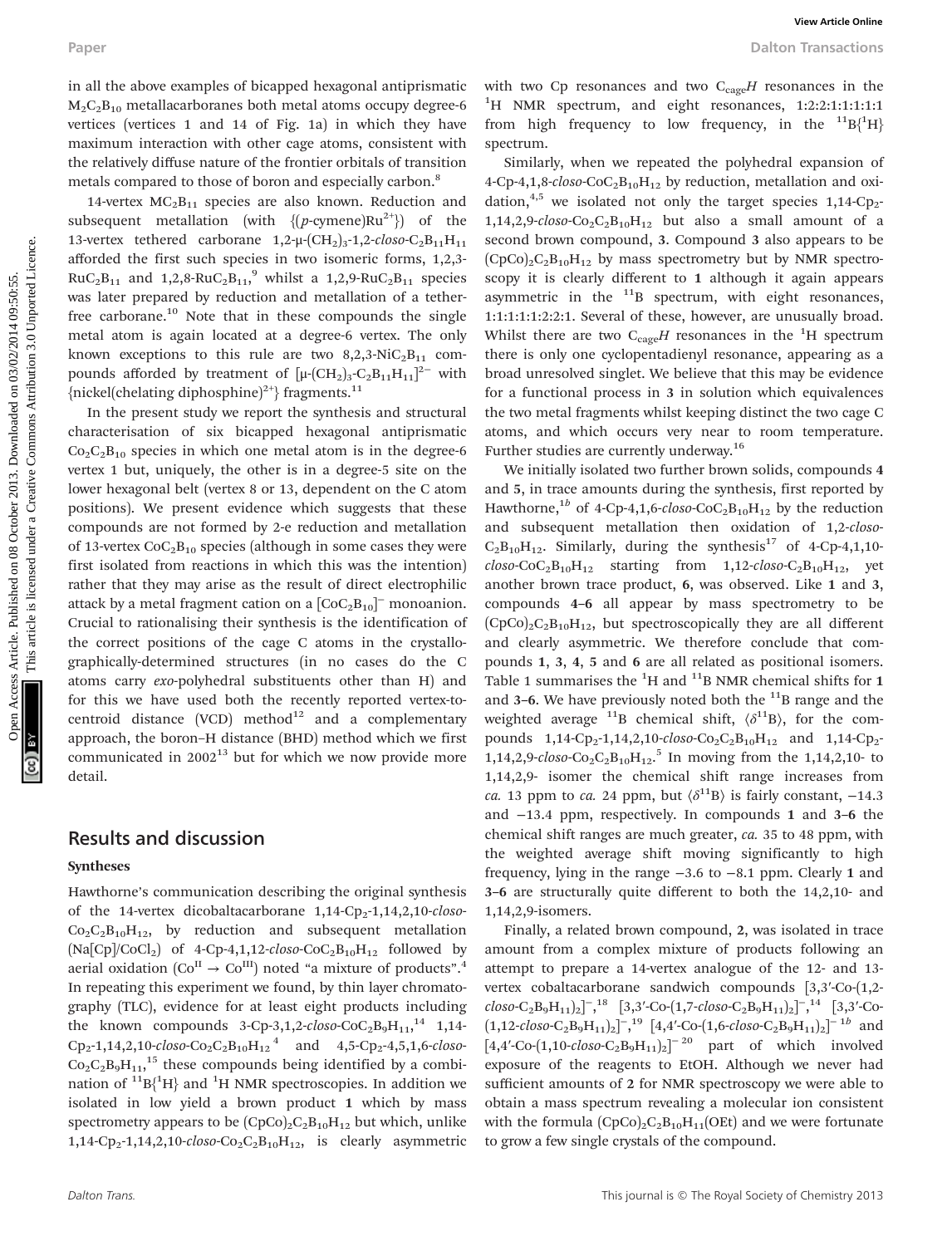| Compound | $\rm ^1H$ NMR |          |                    | $11$ <sub>B</sub> NMR |                                        |                         |                                |  |
|----------|---------------|----------|--------------------|-----------------------|----------------------------------------|-------------------------|--------------------------------|--|
|          | $C_5H_5$      | $C_5H_5$ | $C_{\text{cave}}H$ | $C_{\text{cage}}H$    | $11$ <sub>B</sub> pattern <sup>b</sup> | $11$ <sub>B</sub> range | $\langle \delta^{11}B \rangle$ |  |
|          | 5.29          | 4.89     | 3.10               | 2.57                  | 1:2:2:1:1:1:1:1                        | 13.9 to $-28.2$         | $-6.31$                        |  |
| 3        | 5.13(br)      | 5.13(br) | 2.60               | 2.11                  | 1:1:1:1:1:2:2:1                        | 18.2 to $-30.1$         | $-3.62$                        |  |
| 4        | 5.46          | 5.07     | 3.80               | 2.89                  | 1:1:2:1:1:1:1:1:1                      | 7.0 to $-27.7$          | $-7.12$                        |  |
| 5        | 5.20          | 5.02     | 2.96               | 2.67                  | 1:1:1:1:1:1:1:1:1:1:1                  | 13.7 to $-26.4$         | $-6.64$                        |  |
| 6        | 5.21          | 5.04     | 2.71               | 2.25                  | 1:2:1:1:1:1:1:1:1                      | 8.4 to $-28.3$          | $-8.06$                        |  |

<sup>*a*</sup> Chemical shifts in ppm from CDCl<sub>3</sub> solutions at room temperature.  $b^{11}B$  pattern from high frequency to low frequency.

#### Crystallographic studies – identification of the cage C atoms

Compounds 1–6 were studied by single-crystal X-ray diffraction. These studies establish that in all cases the heteroborane cage has a (distorted) bicapped hexagonal antiprismatic shape with one Co atom in a degree-6 (capping) site and the other at a degree-5 vertex in the hexagonal belt distant from the degree-6 metal. Consistent with empirical electron counting rules<sup>3</sup> (15 skeletal electron pairs for these 14-vertex closo clusters) and fully in agreement with the spectroscopic data described above, 1 and 3–6 are all formulated as  $(CpCo)_2C_2B_{10}H_{12}$ , whilst 2 is the compound  $(CpCo)_2C_2B_{10}H_{11}(OE)$ . However, to establish the precise identities of compounds 1–6 it is essential that the positions of the cage C atoms are correctly identified, and for this we first made use of the vertex-to-centroid distance (VCD) method that we recently described.<sup>12</sup> Initially cage vertices were numbered according to Fig. 1a such that the Co atoms are at vertices 1 and 13. All other cage atoms were assumed to be B, and the structures were refined to convergence (including free refinement of cage H atoms). Using  $OLEX2<sup>21</sup>$  the cage centroid was calculated only from vertices 2,4,5,7,8,9,11 and 12, as shown in Fig. 1b. We omit the metal at vertex 1 and, for balance, the antipodal atom at vertex 14, to avoid compromising the centroid calculation. We also omit the metal at vertex 13 but, because the bicapped hexagonal Control in the compound of the compound in the compound of the compound of the compound of the compound of the compound of the compound of the compound of the compound of the compound of the compound of the compound of th

antiprism does not contain a centre of inversion, we also omit vertex 10 (opposite 13 on the lower hexagonal belt) and, for balance, vertices 3 and 6 from the upper belt.

Table 2 lists the VCDs for compounds 1–6. The shortest VCDs are those from vertex 14 but this is exceedingly unlikely to be the correct site of a cage C atom because the vertex is of degree-6.<sup>8</sup> These VCDs are artificially short because vertex 14 is pulled up towards the cage centroid simply by virtue of it capping a six atom face. $22$  Notice that VCDs from the degree-6 Co atom at vertex 1 are consistently  $0.3 \text{ Å}$  shorter than those from the degree-5 Co atom at vertex 13 for the same reason. Ignoring, then, the VCDs from vertex 14, the two shortest VCDs are taken to be those from the cage C atoms, thus identifying the C atoms as being at vertices 2 & 10 (compound 1), 2 & 11 (2), 2 & 9 (3), 2 & 6 (4), 2 & 4 (5) and 2 & 5 (6). In all cases except for compound 1 the two VCDs from the C atoms are at least 0.025 Å shorter than all VCDs from B atoms. However the situation is less clear in the case of 1 with VCDs from vertices 9 and 11 being close to that from vertex 2. Hence we have sought additional structural evidence for the cage C atom locations.

In 2002 we described an early alternative method of distinguishing between cage B and cage C atoms in (hetero) carboranes, the B–H distance (BHD) method whereby we examined the vertex–H distances following refinement of all cage C

|  | Table 2 Vertex-to-centroid distances (Å) in compounds 1-6 <sup>a</sup> |  |  |  |  |
|--|------------------------------------------------------------------------|--|--|--|--|
|--|------------------------------------------------------------------------|--|--|--|--|

| iuwit 4 |          |                 | $\mathbf{v}$ is a normal component to component the component of $\mathbf{v}$ |                 |            |                 |            |                 |          |                 |            |                 |
|---------|----------|-----------------|-------------------------------------------------------------------------------|-----------------|------------|-----------------|------------|-----------------|----------|-----------------|------------|-----------------|
| Vertex  |          |                 | 2                                                                             |                 | 3          |                 | 4          |                 | 5        |                 | 6          |                 |
|         | 2.018(2) | Co <sub>1</sub> | 2.020(3)                                                                      | Co <sub>1</sub> | 2.0047(7)  | Co <sub>1</sub> | 2.0304(18) | Co <sub>1</sub> | 2.043(3) | Co <sub>1</sub> | 2.0307(8)  | Co <sub>1</sub> |
| 2       | 1.827(6) | C <sub>2</sub>  | 1.774(9)                                                                      | C <sub>2</sub>  | 1.811(3)   | C <sub>2</sub>  | 1.820(5)   | C <sub>2</sub>  | 1.834(7) | C <sub>2</sub>  | 1.8084(17) | C <sub>2</sub>  |
|         | 1.895(6) | B <sub>3</sub>  | 1.865(9)                                                                      | B7              | 1.907(3)   | B <sub>3</sub>  | 1.907(5)   | B7              | 1.884(6) | B <sub>3</sub>  | 1.9005(19) | B7              |
| 4       | 1.935(7) | <b>B4</b>       | 1.916(10)                                                                     | B6              | 1.941(2)   | B4              | 1.931(6)   | B <sub>6</sub>  | 1.800(8) | C <sub>4</sub>  | 1.917(2)   | B6              |
| 5       | 1.947(7) | B <sub>5</sub>  | 1.928(9)                                                                      | <b>B5</b>       | 1.923(3)   | B <sub>5</sub>  | 1.904(6)   | B <sub>5</sub>  | 1.893(6) | B <sub>5</sub>  | 1.797(3)   | C <sub>5</sub>  |
| 6       | 1.908(7) | <b>B6</b>       | 1.904(9)                                                                      | <b>B4</b>       | 1.894(2)   | <b>B6</b>       | 1.763(5)   | C <sub>4</sub>  | 1.897(6) | <b>B6</b>       | 1.9021(18) | <b>B4</b>       |
|         | 1.917(6) | B7              | 1.940(9)                                                                      | B <sub>3</sub>  | 1.905(2)   | B7              | 1.896(5)   | B <sub>3</sub>  | 1.883(8) | B7              | 1.9220(18) | B <sub>3</sub>  |
| 8       | 1.878(6) | B <sub>8</sub>  | 1.929(8)                                                                      | <b>B13</b>      | 1.910(3)   | B <sub>8</sub>  | 1.893(6)   | <b>B13</b>      | 1.882(6) | B <sub>8</sub>  | 1.8809(18) | <b>B13</b>      |
| 9       | 1.829(7) | <b>B9</b>       | 1.870(10)                                                                     | <b>B12</b>      | 1.724(3)   | C9              | 1.866(5)   | <b>B12</b>      | 1.871(7) | B <sub>9</sub>  | 1.859(2)   | <b>B12</b>      |
| 10      | 1.758(8) | C10             | 1.876(10)                                                                     | <b>B11</b>      | 1.880(3)   | <b>B10</b>      | 1.882(5)   | <b>B11</b>      | 1.892(6) | <b>B10</b>      | 1.900(2)   | <b>B11</b>      |
| 11      | 1.830(7) | <b>B11</b>      | 1.714(9)                                                                      | C10             | 1.868(3)   | B11             | 1.865(5)   | <b>B10</b>      | 1.861(7) | <b>B11</b>      | 1.877(2)   | <b>B10</b>      |
| 12      | 1.895(7) | <b>B12</b>      | 1.923(10)                                                                     | <b>B9</b>       | 1.908(2)   | <b>B12</b>      | 1.915(5)   | B <sub>9</sub>  | 1.876(6) | <b>B12</b>      | 1.909(2)   | <b>B</b> 9      |
| 13      | 2.434(2) | Co13            | 2.375(4)                                                                      | Co8             | 2.3792(10) | Co13            | 2.396(2)   | Co8             | 2.372(2) | Co13            | 2.3723(8)  | Co8             |
| 14      | 1.596(6) | <b>B14</b>      | 1.601(9)                                                                      | <b>B14</b>      | 1.6016(18) | <b>B14</b>      | 1.591(5)   | <b>B14</b>      | 1.589(5) | <b>B14</b>      | 1.5851(18) | <b>B14</b>      |
|         |          |                 |                                                                               |                 |            |                 |            |                 |          |                 |            |                 |

 $a$  Vertex numbers (left column) refer to the model before the C atoms were assigned; underlined entries identify C vertices; atom labels to the right of each entry are the final atom identifiers, shown in Fig. 2–7.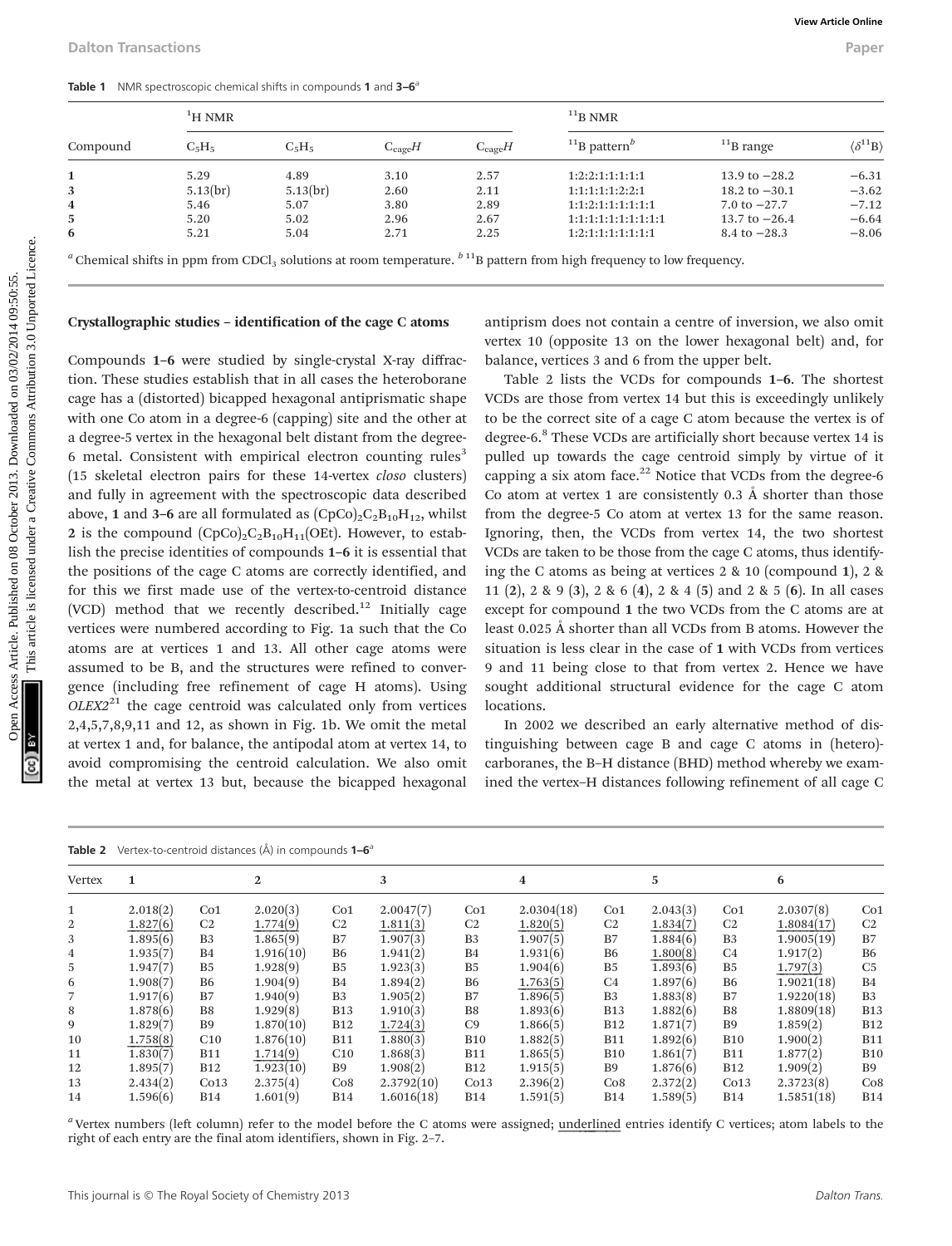| <b>Table 3</b> Vertex-H distances $(\hat{A})$ in compounds $1-6^{\circ}$ |  |
|--------------------------------------------------------------------------|--|
|--------------------------------------------------------------------------|--|

| 0.99(6)<br>0.40(8)<br>0.86(7)<br>0.95(2)<br>0.97(5)<br>2<br>0.46(7)<br>0.30(3)<br>0.41(7)<br>0.95(5)<br>0.48(5)<br>0.30(3)<br>3<br>1.06(7)<br>1.05(5)<br>1.09(5)<br>1.04(5)<br>1.10(2)<br>1.09(2)<br>1.12(6)<br>1.04(5)<br>1.12(5)<br>1.14(5)<br>1.13(2)<br>1.04(2)<br>$\overline{4}$<br>1.06(7)<br>1.05(7)<br>1.10(5)<br>1.18(7)<br>1.04(2)<br>1.19(6)<br>1.09(5)<br>0.27(8)<br>1.04(5)<br>1.13(2)<br>5<br>1.07(7)<br>1.08(6)<br>1.10(5)<br>1.10(6)<br>1.07(2)<br>1.06(2)<br>1.18(6)<br>1.19(5)<br>0.98(5)<br>1.18(5)<br>0.17(3)<br>6<br>1.18(6)<br>1.19(6)<br>1.14(6)<br>1.06(2)<br>1.05(2)<br>0.28(7)<br>1.09(5)<br>1.11(4)<br>0.96(5)<br>1.12(5)<br>1.06(2)<br>$\overline{7}$<br>1.14(6)<br>1.13(5)<br>1.05(2)<br>1.09(2)<br>1.05(6)<br>1.09(5)<br>1.06(5)<br>1.04(5)<br>1.12(2)<br>n/a<br>n/a<br>8<br>1.08(6)<br>1.08(6)<br>1.07(5)<br>0.92(6)<br>1.06(2)<br>1.06(2)<br>1.07(5)<br>1.07(2)<br>1.14(6)<br>1.15(5)<br>1.04(5)<br>9<br>1.07(7)<br>1.07(6)<br>1.04(7)<br>1.10(3)<br>0.26(3)<br>0.99(2)<br>1.02(6)<br>0.90(5)<br>0.98(5)<br>1.08(5)<br>1.07(2)<br>10<br>0.34(9)<br>0.86(8)<br>1.09(5)<br>1.02(7)<br>1.10(3)<br>1.10(2)<br>1.06(6)<br>1.12(5)<br>1.18(5)<br>1.08(3)<br>1.13(5)<br>1.05(7)<br>0.89(7)<br>1.06(2)<br>11<br>1.05(7)<br>0.44(7)<br>1.07(3)<br>1.10(6)<br>1.10(5)<br>1.04(5)<br>1.01(5)<br>1.07(2)<br>12<br>1.09(6)<br>1.09(6)<br>1.07(2)<br>1.09(7)<br>1.09(7)<br>1.05(2)<br>1.03(6)<br>1.05(5)<br>1.06(5)<br>1.06(5)<br>1.10(2)<br>1.13(7)<br>1.13(7)<br>1.10(6)<br>1.082(17)<br>1.09(2)<br>1.12(6)<br>1.12(5)<br>1.12(4)<br>1.10(4)<br>14<br>1.10(5)<br>1.08(2)<br><sup>a</sup> For each structure the left hand entry is the vertex-H distance for the "all-B" model (where all non-metal vertices are assigned as B atoms);<br>underlined entries identify C vertices. The right hand entry is the vertex–H distance following assignment of the cage C atoms. |
|-----------------------------------------------------------------------------------------------------------------------------------------------------------------------------------------------------------------------------------------------------------------------------------------------------------------------------------------------------------------------------------------------------------------------------------------------------------------------------------------------------------------------------------------------------------------------------------------------------------------------------------------------------------------------------------------------------------------------------------------------------------------------------------------------------------------------------------------------------------------------------------------------------------------------------------------------------------------------------------------------------------------------------------------------------------------------------------------------------------------------------------------------------------------------------------------------------------------------------------------------------------------------------------------------------------------------------------------------------------------------------------------------------------------------------------------------------------------------------------------------------------------------------------------------------------------------------------------------------------------------------------------------------------------------------------------------------------------------------------------------------------------------------------------------------------------------------------------------------------------------------------------------|
|                                                                                                                                                                                                                                                                                                                                                                                                                                                                                                                                                                                                                                                                                                                                                                                                                                                                                                                                                                                                                                                                                                                                                                                                                                                                                                                                                                                                                                                                                                                                                                                                                                                                                                                                                                                                                                                                                               |
|                                                                                                                                                                                                                                                                                                                                                                                                                                                                                                                                                                                                                                                                                                                                                                                                                                                                                                                                                                                                                                                                                                                                                                                                                                                                                                                                                                                                                                                                                                                                                                                                                                                                                                                                                                                                                                                                                               |
|                                                                                                                                                                                                                                                                                                                                                                                                                                                                                                                                                                                                                                                                                                                                                                                                                                                                                                                                                                                                                                                                                                                                                                                                                                                                                                                                                                                                                                                                                                                                                                                                                                                                                                                                                                                                                                                                                               |
|                                                                                                                                                                                                                                                                                                                                                                                                                                                                                                                                                                                                                                                                                                                                                                                                                                                                                                                                                                                                                                                                                                                                                                                                                                                                                                                                                                                                                                                                                                                                                                                                                                                                                                                                                                                                                                                                                               |
|                                                                                                                                                                                                                                                                                                                                                                                                                                                                                                                                                                                                                                                                                                                                                                                                                                                                                                                                                                                                                                                                                                                                                                                                                                                                                                                                                                                                                                                                                                                                                                                                                                                                                                                                                                                                                                                                                               |
|                                                                                                                                                                                                                                                                                                                                                                                                                                                                                                                                                                                                                                                                                                                                                                                                                                                                                                                                                                                                                                                                                                                                                                                                                                                                                                                                                                                                                                                                                                                                                                                                                                                                                                                                                                                                                                                                                               |
|                                                                                                                                                                                                                                                                                                                                                                                                                                                                                                                                                                                                                                                                                                                                                                                                                                                                                                                                                                                                                                                                                                                                                                                                                                                                                                                                                                                                                                                                                                                                                                                                                                                                                                                                                                                                                                                                                               |
|                                                                                                                                                                                                                                                                                                                                                                                                                                                                                                                                                                                                                                                                                                                                                                                                                                                                                                                                                                                                                                                                                                                                                                                                                                                                                                                                                                                                                                                                                                                                                                                                                                                                                                                                                                                                                                                                                               |
|                                                                                                                                                                                                                                                                                                                                                                                                                                                                                                                                                                                                                                                                                                                                                                                                                                                                                                                                                                                                                                                                                                                                                                                                                                                                                                                                                                                                                                                                                                                                                                                                                                                                                                                                                                                                                                                                                               |
|                                                                                                                                                                                                                                                                                                                                                                                                                                                                                                                                                                                                                                                                                                                                                                                                                                                                                                                                                                                                                                                                                                                                                                                                                                                                                                                                                                                                                                                                                                                                                                                                                                                                                                                                                                                                                                                                                               |
|                                                                                                                                                                                                                                                                                                                                                                                                                                                                                                                                                                                                                                                                                                                                                                                                                                                                                                                                                                                                                                                                                                                                                                                                                                                                                                                                                                                                                                                                                                                                                                                                                                                                                                                                                                                                                                                                                               |
|                                                                                                                                                                                                                                                                                                                                                                                                                                                                                                                                                                                                                                                                                                                                                                                                                                                                                                                                                                                                                                                                                                                                                                                                                                                                                                                                                                                                                                                                                                                                                                                                                                                                                                                                                                                                                                                                                               |
| $\mathbf{2}$<br>3<br>5<br>Vertex<br>$\mathbf{1}$<br>$\overline{4}$                                                                                                                                                                                                                                                                                                                                                                                                                                                                                                                                                                                                                                                                                                                                                                                                                                                                                                                                                                                                                                                                                                                                                                                                                                                                                                                                                                                                                                                                                                                                                                                                                                                                                                                                                                                                                            |
| 2<br>0.0089(9)<br>0.014(2)<br>0.0095(4)<br>0.0076(8)<br>0.0119(11)                                                                                                                                                                                                                                                                                                                                                                                                                                                                                                                                                                                                                                                                                                                                                                                                                                                                                                                                                                                                                                                                                                                                                                                                                                                                                                                                                                                                                                                                                                                                                                                                                                                                                                                                                                                                                            |
| 0.0152(8)<br>3<br>0.0209(12)<br>0.024(2)<br>0.0168(4)<br>0.0240(13)                                                                                                                                                                                                                                                                                                                                                                                                                                                                                                                                                                                                                                                                                                                                                                                                                                                                                                                                                                                                                                                                                                                                                                                                                                                                                                                                                                                                                                                                                                                                                                                                                                                                                                                                                                                                                           |
| $\overline{4}$<br>0.035(2)<br>0.0162(9)<br>0.0311(16)<br>0.0182(4)<br>0.0275(15)                                                                                                                                                                                                                                                                                                                                                                                                                                                                                                                                                                                                                                                                                                                                                                                                                                                                                                                                                                                                                                                                                                                                                                                                                                                                                                                                                                                                                                                                                                                                                                                                                                                                                                                                                                                                              |
| 5<br>0.0308(15)<br>0.036(2)<br>0.0179(4)<br>0.0158(9)<br>0.0294(14)                                                                                                                                                                                                                                                                                                                                                                                                                                                                                                                                                                                                                                                                                                                                                                                                                                                                                                                                                                                                                                                                                                                                                                                                                                                                                                                                                                                                                                                                                                                                                                                                                                                                                                                                                                                                                           |
| 6<br>0.029(2)<br>0.0237(13)<br>0.0153(4)<br>0.0110(9)<br>0.0239(12)                                                                                                                                                                                                                                                                                                                                                                                                                                                                                                                                                                                                                                                                                                                                                                                                                                                                                                                                                                                                                                                                                                                                                                                                                                                                                                                                                                                                                                                                                                                                                                                                                                                                                                                                                                                                                           |
| $\overline{7}$<br>0.0178(11)<br>0.021(2)<br>0.0135(4)<br>0.0145(8)<br>0.0186(13)                                                                                                                                                                                                                                                                                                                                                                                                                                                                                                                                                                                                                                                                                                                                                                                                                                                                                                                                                                                                                                                                                                                                                                                                                                                                                                                                                                                                                                                                                                                                                                                                                                                                                                                                                                                                              |
| 8<br>0.0163(10)<br>0.027(2)<br>0.0175(4)<br>0.0143(8)<br>0.0278(13)                                                                                                                                                                                                                                                                                                                                                                                                                                                                                                                                                                                                                                                                                                                                                                                                                                                                                                                                                                                                                                                                                                                                                                                                                                                                                                                                                                                                                                                                                                                                                                                                                                                                                                                                                                                                                           |
|                                                                                                                                                                                                                                                                                                                                                                                                                                                                                                                                                                                                                                                                                                                                                                                                                                                                                                                                                                                                                                                                                                                                                                                                                                                                                                                                                                                                                                                                                                                                                                                                                                                                                                                                                                                                                                                                                               |
| 9<br>0.0269(14)<br>0.030(2)<br>0.0156(5)<br>0.0176(9)<br>0.0283(13)                                                                                                                                                                                                                                                                                                                                                                                                                                                                                                                                                                                                                                                                                                                                                                                                                                                                                                                                                                                                                                                                                                                                                                                                                                                                                                                                                                                                                                                                                                                                                                                                                                                                                                                                                                                                                           |
| 10<br>0.0216(5)<br>0.0308(18)<br>0.040(2)<br>0.0172(9)<br>0.0316(12)                                                                                                                                                                                                                                                                                                                                                                                                                                                                                                                                                                                                                                                                                                                                                                                                                                                                                                                                                                                                                                                                                                                                                                                                                                                                                                                                                                                                                                                                                                                                                                                                                                                                                                                                                                                                                          |
| 0.0340(17)<br>0.0170(9)<br>11<br>0.021(2)<br>0.0183(4)<br>0.0295(13)                                                                                                                                                                                                                                                                                                                                                                                                                                                                                                                                                                                                                                                                                                                                                                                                                                                                                                                                                                                                                                                                                                                                                                                                                                                                                                                                                                                                                                                                                                                                                                                                                                                                                                                                                                                                                          |
| 0.030(2)<br>0.0158(4)<br>12<br>0.0231(12)<br>0.0149(8)<br>0.0249(12)                                                                                                                                                                                                                                                                                                                                                                                                                                                                                                                                                                                                                                                                                                                                                                                                                                                                                                                                                                                                                                                                                                                                                                                                                                                                                                                                                                                                                                                                                                                                                                                                                                                                                                                                                                                                                          |
|                                                                                                                                                                                                                                                                                                                                                                                                                                                                                                                                                                                                                                                                                                                                                                                                                                                                                                                                                                                                                                                                                                                                                                                                                                                                                                                                                                                                                                                                                                                                                                                                                                                                                                                                                                                                                                                                                               |
|                                                                                                                                                                                                                                                                                                                                                                                                                                                                                                                                                                                                                                                                                                                                                                                                                                                                                                                                                                                                                                                                                                                                                                                                                                                                                                                                                                                                                                                                                                                                                                                                                                                                                                                                                                                                                                                                                               |
|                                                                                                                                                                                                                                                                                                                                                                                                                                                                                                                                                                                                                                                                                                                                                                                                                                                                                                                                                                                                                                                                                                                                                                                                                                                                                                                                                                                                                                                                                                                                                                                                                                                                                                                                                                                                                                                                                               |
|                                                                                                                                                                                                                                                                                                                                                                                                                                                                                                                                                                                                                                                                                                                                                                                                                                                                                                                                                                                                                                                                                                                                                                                                                                                                                                                                                                                                                                                                                                                                                                                                                                                                                                                                                                                                                                                                                               |
|                                                                                                                                                                                                                                                                                                                                                                                                                                                                                                                                                                                                                                                                                                                                                                                                                                                                                                                                                                                                                                                                                                                                                                                                                                                                                                                                                                                                                                                                                                                                                                                                                                                                                                                                                                                                                                                                                               |
|                                                                                                                                                                                                                                                                                                                                                                                                                                                                                                                                                                                                                                                                                                                                                                                                                                                                                                                                                                                                                                                                                                                                                                                                                                                                                                                                                                                                                                                                                                                                                                                                                                                                                                                                                                                                                                                                                               |
| 0.0210(12)<br>0.034(2)<br>0.0184(4)<br>0.0137(8)<br>0.0181(7)<br>14                                                                                                                                                                                                                                                                                                                                                                                                                                                                                                                                                                                                                                                                                                                                                                                                                                                                                                                                                                                                                                                                                                                                                                                                                                                                                                                                                                                                                                                                                                                                                                                                                                                                                                                                                                                                                           |

 $a$  For each structure the left hand entry is the vertex–H distance for the "all-B" model (where all non-metal vertices are assigned as B atoms); underlined entries identify C vertices. The right hand entry is the vertex–H distance following assignment of the cage C atoms.

|  |  |  |  |  | <b>Table 4</b> $U_{\text{eq}}$ values ( $\AA^2$ ) for non-metal vertices refined as B in compounds <b>1–6</b> <sup>a</sup> |
|--|--|--|--|--|----------------------------------------------------------------------------------------------------------------------------|
|--|--|--|--|--|----------------------------------------------------------------------------------------------------------------------------|

| Vertex |            |          |           |           |            |           |
|--------|------------|----------|-----------|-----------|------------|-----------|
|        | 0.0089(9)  | 0.014(2) | 0.0095(4) | 0.0076(8) | 0.0119(11) | 0.0096(3) |
|        | 0.0209(12) | 0.024(2) | 0.0168(4) | 0.0152(8) | 0.0240(13) | 0.0166(3) |
|        | 0.0311(16) | 0.035(2) | 0.0182(4) | 0.0162(9) | 0.0275(15) | 0.0206(3) |
|        | 0.0308(15) | 0.036(2) | 0.0179(4) | 0.0158(9) | 0.0294(14) | 0.0185(3) |
| 6      | 0.0237(13) | 0.029(2) | 0.0153(4) | 0.0110(9) | 0.0239(12) | 0.0192(3) |
|        | 0.0178(11) | 0.021(2) | 0.0135(4) | 0.0145(8) | 0.0186(13) | 0.0151(3) |
| Զ      | 0.0163(10) | 0.027(2) | 0.0175(4) | 0.0143(8) | 0.0278(13) | 0.0155(3) |
| 9      | 0.0269(14) | 0.030(2) | 0.0156(5) | 0.0176(9) | 0.0283(13) | 0.0200(3) |
| 10     | 0.0308(18) | 0.040(2) | 0.0216(5) | 0.0172(9) | 0.0316(12) | 0.0241(4) |
| 11     | 0.0340(17) | 0.021(2) | 0.0183(4) | 0.0170(9) | 0.0295(13) | 0.0223(3) |
| 12     | 0.0231(12) | 0.030(2) | 0.0158(4) | 0.0149(8) | 0.0249(12) | 0.0188(3) |
| 14     | 0.0210(12) | 0.034(2) | 0.0184(4) | 0.0137(8) | 0.0181(7)  | 0.0169(3) |
|        |            |          |           |           |            |           |

or B atoms as B.<sup>13</sup> Under crystallographic refinement an H atom bonded to a vertex at which insufficient electron density has been specified will compensate by moving towards that vertex, affording an artificially short vertex–H bond. Thus short distances identify where in the cage the C atoms are. In Table 3 are the BHDs for compounds 1–6 calculated from such all-boron models (left hand entries). Whilst the true B–H distances are all around 1.1 Å, two distances in each structure are between 0.17(3) and 0.48(5) Å, and these identify exactly the same C atom positions as found by the VCD method in all compounds, including compound 1. The right hand entries are the vertex–H distances once the cage C atoms have been identified as such and refinement completed; note that in all cases the artificially short "B"–H distances lengthen to sensible values when "B" is properly described as C. In some respects the BHD method might appear to be superior to the VCD method (at least in the case of compound 1) but a drawback of the former is that it requires successful free crystallographic refinement of H atom positions, something which is not always practicable. Overall, we have always advocated a multi-modal approach to the problem of distinguishing cage B and cage C atoms in crystallographic studies of (hetero)carboranes, and for compounds 1–6 we can have complete

confidence in the results from the VCD and the BHD methods since they are in perfect agreement with each other.

In this respect it is instructive to examine critically a third often-used method of C/B discrimination, that of using the refined (as B atoms)  $U_{eq}$  values. The argument here is that if the model describes insufficient electron density at a vertex (*i.e.* the vertex is really C not B) crystallographic refinement will compensate by  $U_{\text{eq}}$  being significantly smaller. In Table 4 we list the  $U_{eq}$  values for vertices 2-12 and 14 in compounds **1–6.** Only in the case of compound 4 are the two smallest  $U_{eq}$ values correctly associated with the C atom positions. In compound 2 the  $U_{eq}$  of vertex 7 is as small as that of vertex 11, and in all the other structures there are at least two  $U_{eq}(B)$  smaller than one  $U_{eq}(C)$ . We have previously noted<sup>12</sup> the potential of adjacent heavy atoms to artificially suppress  $U_{eq}(B)$  and we see several examples of this in Table 4 (note the consistently low values of  $U_{eq}$  for B atoms at vertex 7, the other vertex in addition to vertex 2 that is bound to both metal vertices). Overall, we would argue strongly against using  $U_{eq}$  values to identify cage C atoms in (hetero)carboranes.

Having identified the cage C atoms by both the VCD and BHD methods the cages were renumbered according to accepted convention, $2$  and this numbering is shown as the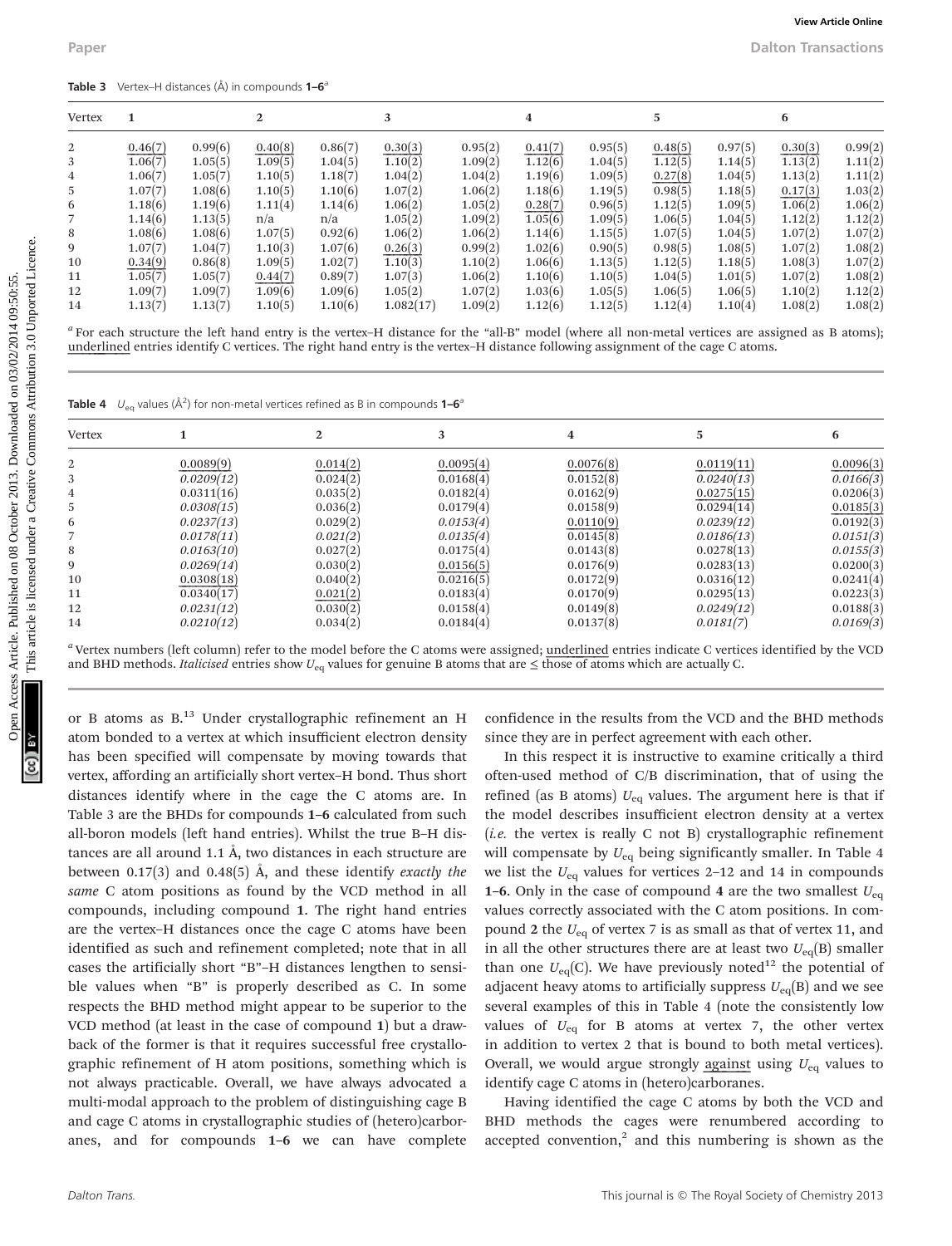final column of Table 2. Thus compounds 1–6 are correctly described as  $1,13$ -Cp<sub>2</sub>-1,13,2,10-closo-Co<sub>2</sub>C<sub>2</sub>B<sub>10</sub>H<sub>12</sub> (1), 1,8-Cp<sub>2</sub>- $3-OEt-1,8,2,10-closo-Co<sub>2</sub>C<sub>2</sub>B<sub>10</sub>H<sub>11</sub>$  (2),  $1,13-Cp<sub>2</sub>-1,13,2,9-closo Co_2C_2B_{10}H_{12}$  (3), 1,8-Cp<sub>2</sub>-1,8,2,4-closo-Co<sub>2</sub>C<sub>2</sub>B<sub>10</sub>H<sub>12</sub> (4), 1,13- $Cp_2-1,13,2,4-closo-Co_2C_2B_{10}H_{12}$  (5) and  $1,8-Cp_2-1,8,2,5-closo Co_2C_2B_{10}H_{12}$  (6).

Fig. 2–7 show perspective views of compounds 1–6, respectively, and Table 5 lists the lengths of the connectivities in the cobaltacarborane cages. The Co1–vertex distances span the range 2.08–2.19 Å, similar to that  $(2.13-2.19 \text{ Å})$  in a series of 1,14,2,9- and 1,14,2,10-MCoC<sub>2</sub>B<sub>10</sub> species (M = Ru or Co) we



Fig. 2 Perspective view of compound 1. Displacement ellipsoids are drawn at the 50% probability level except for hydrogen.



Fig. 3 Perspective view of compound 2. Displacement ellipsoids as for 1.



Fig. 4 Perspective view of compound 3. Displacement ellipsoids as for 1.



Fig. 5 Perspective view of compound 4. Displacement ellipsoids as for 1.

recently studied (five compounds and nine crystallographically independent Co atoms). $5$  In contrast the Co–vertex distances from the degree-5 Co atom in 1–6 are more widely spread, spanning the range 1.96–2.28 Å. C–B and B–B distances involving only degree-5 atoms are in the ranges 1.64–1.72 and 1.71-1.81 Å which are perfectly normal.<sup>12</sup> However, distances to the degree-6 atom B14 are considerably longer, as expected, with B–B in the range 1.85–1.98 Å and three C–B distances of 1.844(11), 1.904(3) and 2.015(9) Å.

#### Mechanistic implications

It is rare to find transition metal atoms in degree-5 sites in bicapped hexagonal antiprismatic metallacarboranes. As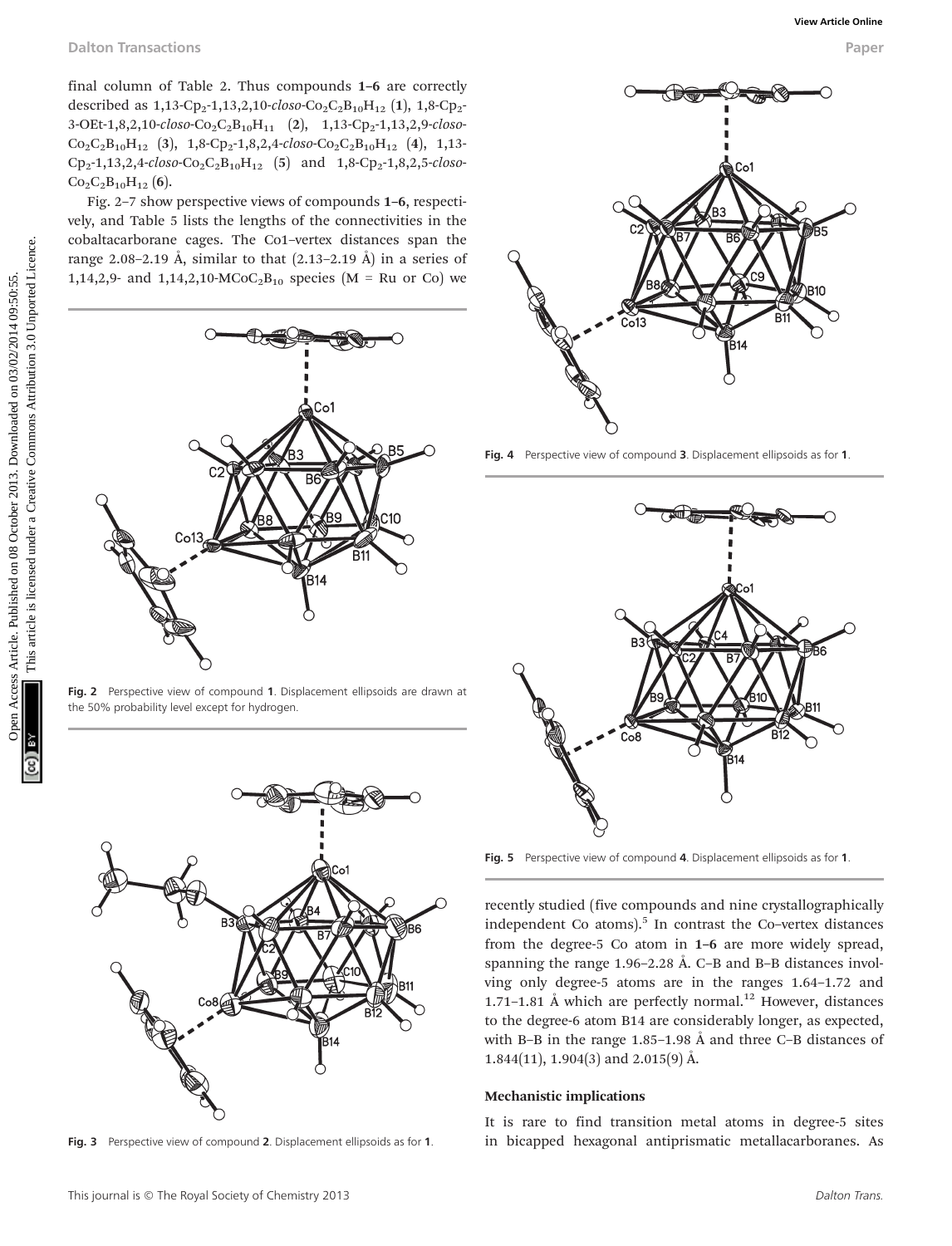





|  | <b>Fable 5</b> Interatomic distances ( $\hat{A}$ ) between the cage atoms of compounds 1-6 $\hat{A}$ |  |  |  |  |  |  |  |  |  |
|--|------------------------------------------------------------------------------------------------------|--|--|--|--|--|--|--|--|--|
|--|------------------------------------------------------------------------------------------------------|--|--|--|--|--|--|--|--|--|

|                                                                                                                                              |                                                                                                                                                                                   |                                                                                                                                                                                        |                                                                                                                                                                                              |                                                                                                                                                                                  |                                                                                                                                                                                  | <b>Dalton Transactions</b>                                                                                                                                                           |
|----------------------------------------------------------------------------------------------------------------------------------------------|-----------------------------------------------------------------------------------------------------------------------------------------------------------------------------------|----------------------------------------------------------------------------------------------------------------------------------------------------------------------------------------|----------------------------------------------------------------------------------------------------------------------------------------------------------------------------------------------|----------------------------------------------------------------------------------------------------------------------------------------------------------------------------------|----------------------------------------------------------------------------------------------------------------------------------------------------------------------------------|--------------------------------------------------------------------------------------------------------------------------------------------------------------------------------------|
|                                                                                                                                              | Co13                                                                                                                                                                              | )Co1<br>B6<br>B5<br>7B10<br>B14                                                                                                                                                        |                                                                                                                                                                                              | B3                                                                                                                                                                               | Co1<br>В.<br>B14                                                                                                                                                                 | /B6<br>DB11                                                                                                                                                                          |
|                                                                                                                                              | Fig. 6 Perspective view of compound 5. Displacement ellipsoids as for 1.<br>Table 5 Interatomic distances ( $\AA$ ) between the cage atoms of compounds 1-6 <sup>a</sup>          |                                                                                                                                                                                        |                                                                                                                                                                                              |                                                                                                                                                                                  | Fig. 7 Perspective view of compound 6. Displacement ellipsoids as for 1.                                                                                                         |                                                                                                                                                                                      |
|                                                                                                                                              | 1                                                                                                                                                                                 | 2                                                                                                                                                                                      | 3                                                                                                                                                                                            | 4                                                                                                                                                                                | 5                                                                                                                                                                                | 6                                                                                                                                                                                    |
| $1 - 2$<br>$1 - 3$<br>$1 - 4$<br>$1 - 5$<br>$1 - 6$<br>$1 - 7$<br>$2 - 7$<br>$2 - 13$<br>$2 - 8$<br>$2 - 3$<br>$3 - 8$<br>$3 - 9$<br>$3 - 4$ | 2.140(5)<br>2.128(5)<br>2.153(6)<br>2.153(6)<br>2.148(6)<br>2.153(5)<br>1.693(7)<br>2.031(4)<br>1.715(7)<br>1.689(7)<br>1.798(8)<br>1.784(9)<br>1.752(9)<br>1.768(9)<br>1.665(11) | 2.138(7)<br>2.199(7)<br>2.127(8)<br>2.146(8)<br>2.185(8)<br>2.108(8)<br>1.693(9)<br>1.719(10)<br>2.063(7)<br>1.663(10)<br>2.087(7)<br>1.797(10)<br>1.787(10)<br>1.750(11)<br>1.700(11) | 2.1210(16)<br>2.0842(19)<br>2.151(2)<br>2.1839(19)<br>2.1719(18)<br>2.1670(18)<br>1.684(2)<br>2.0103(16)<br>1.704(3)<br>1.664(2)<br>1.786(3)<br>1.698(3)<br>1.796(3)<br>1.708(3)<br>1.762(3) | 2.136(4)<br>2.122(4)<br>2.114(4)<br>2.161(4)<br>2.175(4)<br>2.153(5)<br>1.677(6)<br>1.691(6)<br>2.023(4)<br>1.691(6)<br>2.045(5)<br>1.812(6)<br>1.696(6)<br>1.700(6)<br>1.697(6) | 2.127(5)<br>2.125(5)<br>2.139(5)<br>2.146(5)<br>2.134(5)<br>2.159(6)<br>1.668(6)<br>2.042(5)<br>1.712(8)<br>1.705(8)<br>1.768(9)<br>1.771(8)<br>1.692(9)<br>1.704(9)<br>1.686(7) | 2.1403(13)<br>2.1569(16)<br>2.1269(17)<br>2.1323(15)<br>2.1484(17)<br>2.1238(15)<br>1.677(2)<br>1.699(2)<br>2.0269(13)<br>1.678(2)<br>2.0511(16)<br>1.801(2)<br>1.804(2)<br>1.763(2) |

<sup>a</sup> Bold entries, distances involving metal vertex; underlined entries, distances involving C vertex.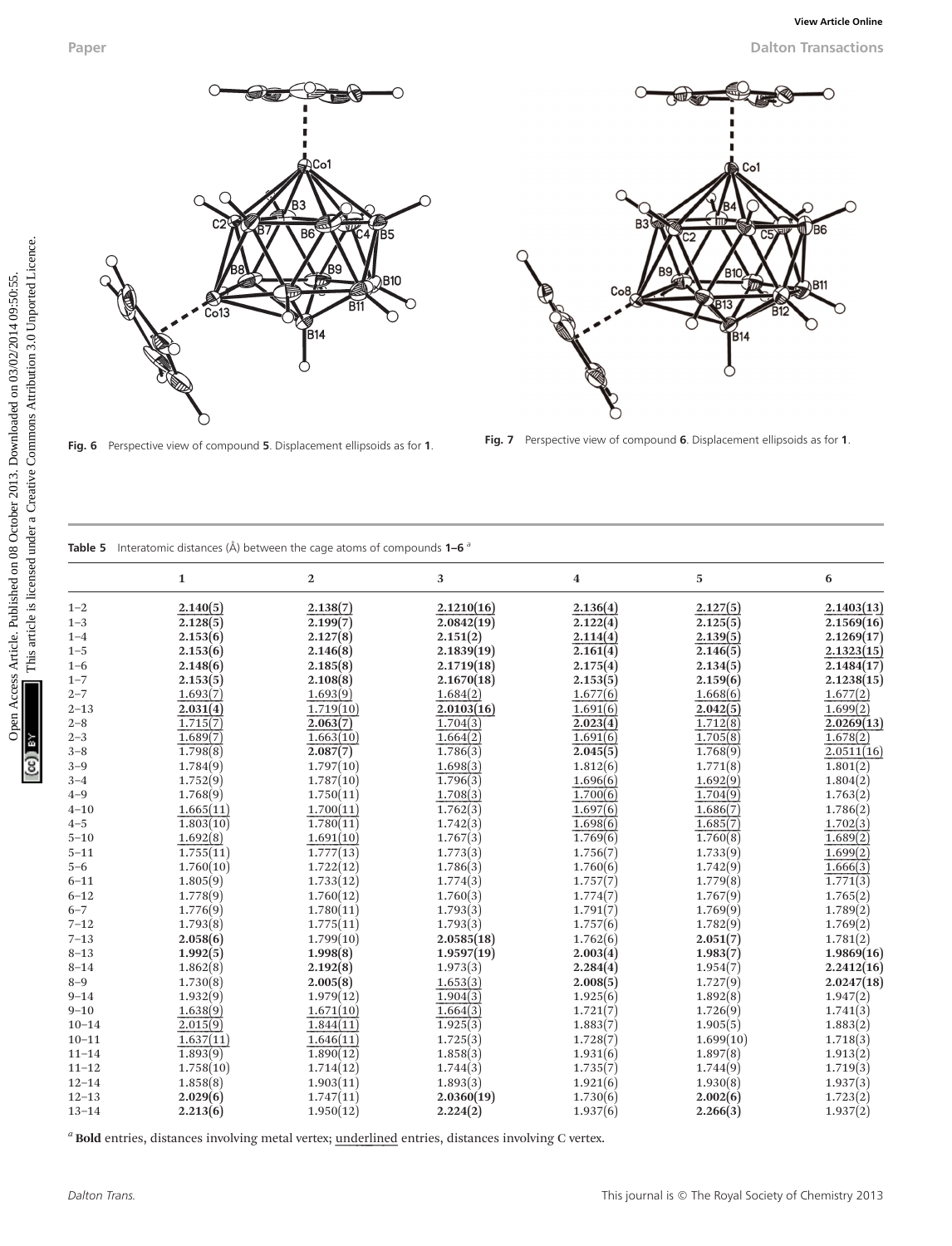already noted, the only currently known examples are the Ni atoms in two  $8,1,2$ -NiC<sub>2</sub>B<sub>11</sub> species.<sup>11</sup> The Co8 and Co13 atoms in compounds 1–6 represent further examples. We believe that the unexpected finding of these degree-5 Co atoms, coupled with the unambiguous location of the cage C atoms, allows comment on the possible mechanisms of formation of 1–6.

Compounds 1 and 3 were both isolated from reactions in which 4,1,8- and 4,1,12-CoC<sub>2</sub>B<sub>10</sub> 13-vertex cobaltacarboranes were treated firstly with large excess of Na and then with  $Na[Cp]$  and  $CoCl<sub>2</sub>$ . The sodium reduction would have been expected to open up the cobaltacarborane to generate a nido dianion with a 6-atom open face opposite the original metal atom which would then have been capitated by the second metal and, indeed, 1,14,2,9- and 1,14,2,10- $Co_2C_2B_{10}$  species, respectively, were formed in these reactions in significantly greater yields than were 1 and 3. Nevertheless, it remains possible that 1 and 3 were produced via reduction to an alternative nido intermediate with a 5-atom open face which was subsequently capitated. However, compounds 2, 4, 5 and 6 were produced from reactions that did not involve 2-e reduction and subsequent metallation of a 13-vertex  $CoC<sub>2</sub>B<sub>10</sub>$  precursor and we have ultimately also produced 1 not via 2-e reduction/metallation. We believe that the formation of compounds 1–6 may be rationalised instead by direct electrophilic insertion, and that the isomeric forms of the products are readily understood in terms of this process. Calton Transactions<br>
Subsect Articles. Published on 08:13 October 2013. Downloaded on 10 October 2013. Downloaded to the state of the state of the state of the state of the state of the state of the state of the state of

Direct electrophilic insertion, a term coined by Kudinov and co-workers, $^{23}$  involves the polyhedral expansion of an anionic closo metallacarborane by its reaction with a cationic metal fragment. It is a complement to direct nucleophilic insertion of zerovalent metal fragments into neutral closo carboranes and metallacarboranes developed by Stone, Green and co-workers several decades ago, $24$  with both approaches offering interesting alternatives to the traditional method of polyhedral expansion via the two-stage approach of 2-e reduction followed by metallation.

We illustrate the possibility of direct electrophilic insertion as the mechanism by which the present compounds are afforded with respect to compounds 4 and 5. We first isolated 4 and 5 as trace co-products in the synthesis of 4-Cp-4,1,6-



Fig. 8 The docosahedron and numbering scheme.

 $\text{c}$ loso-CoC<sub>2</sub>B<sub>10</sub>H<sub>12</sub>. This neutral Co<sup>III</sup> species is prepared by reaction between [7,9-nido-C<sub>2</sub>B<sub>10</sub>H<sub>12</sub>]<sup>2-</sup>, Na[Cp] and CoCl<sub>2</sub>. The initial product of the reaction is the anionic  $Co<sup>H</sup>$  species [4-Cp- $4,1,6$ -closo-CoC<sub>2</sub>B<sub>10</sub>H<sub>12</sub><sup> $]$ </sup>, subsequently oxidised to the final product by  $O_2$ .<sup>1</sup> However, Na<sup>[</sup>Cp] and CoCl<sub>2</sub> (together a source of the  ${CoCp^+}$  fragment) are used in excess in these reactions,<sup>1</sup> so it is possible to envisage reaction between [4-Cp-4,1,6-closo- $CoC_2B_{10}H_{12}$ <sup>-</sup> and {CoCp<sup>+</sup>} to afford (CpCo)<sub>2</sub>C<sub>2</sub>B<sub>10</sub>H<sub>12</sub> products by direct electrophilic insertion. Fig. 8 shows the docosahedral shape and numbering system of 4-Cp-4,1,6-closo-CoC<sub>2</sub>B<sub>10</sub>H<sub>12</sub> and we presume that essentially the same shape is preserved in the anion.

Docosahedral  $4,1,x$ -MC<sub>2</sub>B<sub>10</sub> metallacarboranes (x = 6, 8, 10, 11, 12) are known for a wide variety of metal types<sup>25</sup> and structural determinations consistently shown long connectivities to the degree-6 atom B5, particularly the B2-B5, B3-B5, B/C8-B5 and B9–B5 connectivities.<sup>25b–f,26</sup> It is therefore reasonable to imagine attack by the  ${CoCp^+}$  fragment on both the forward (B2B5B9) and back (B3B5B8) triangles of [4-Cp-4,1,6-closo- $CoC<sub>2</sub>B<sub>10</sub>H<sub>12</sub>$ <sup>-</sup> with the new metal fragment breaking the presumably relatively weak  $B2-B5^{27}$  and  $B9-B5$  connectivities and bonding to the 1-2-9-11-5 open face so created, or breaking the B3–B5 and B8–B5 connectivities and bonding to the 1-3-8-11-5 face. The result of the former insertion is compound 4, and the result of the latter insertion is compound 5. The process of forming 4 from  $[4\text{-}Cp\text{-}4, 1, 6\text{-}c \log(-C_2B_{10}H_{12}]$  is perhaps best illustrated in the form of a Schlegel diagram, Fig. 9. In this the



Fig. 9 Schlegel diagrams showing schematically the transformation from a 4,1,6-MC<sub>2</sub>B<sub>10</sub> docosahedron (left) to a bicapped hexagonal antiprism (centre) by the direct insertion of a new vertex (labelled Co) into the 1-2-9-11-5 face. Squares, pentagons and hexagons are used to represent degree-4, degree-5 and degree-6 vertices, respectively. To help follow the process atom numbering is maintained between left and centre diagrams, but on the right the product is renumbered according to convention, and is shown to be a 1,8,2,4-MCoC<sub>2</sub>B<sub>10</sub> bicapped hexagonal antiprism (*i.e.* compound **4**).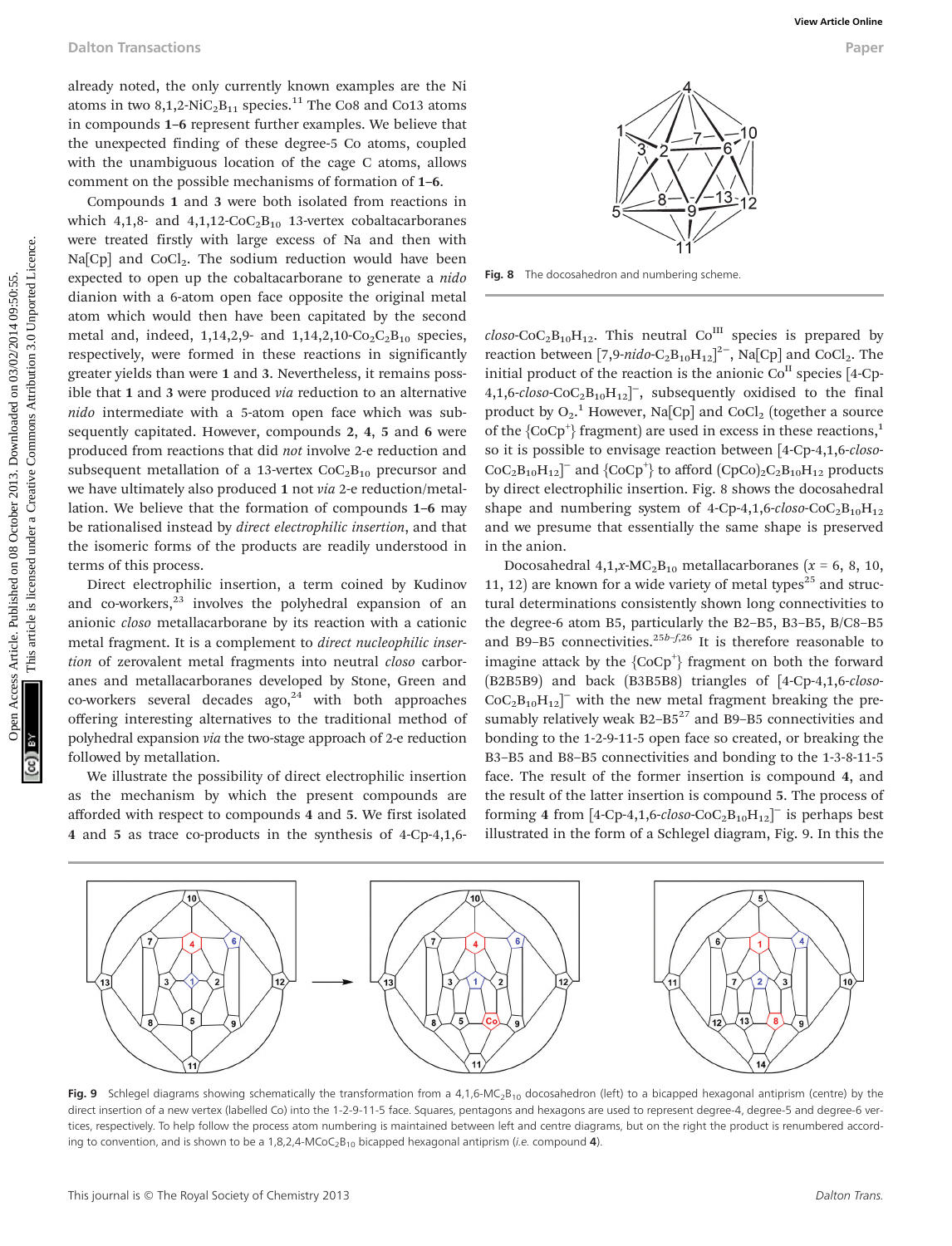metal atoms are shown in red and the cage C atoms in blue, and squares, pentagons and hexagons are used to denote degree-4, -5 and -6 vertices, respectively. The process of breaking the B2–B5 and B9–B5 connectivities and inserting the new {CoCp<sup>+</sup> } fragment into the pentagonal face so created has the effect of increasing the degrees of vertices 1 and 11 by one unit and decreasing the degree of vertex 5 by one unit. The degrees of vertices 2 and 9 remain constant. The product, when labelled according to convention,<sup>2</sup> would be  $1,8$ -Cp<sub>2</sub>-1,8,2,4- $\text{c} \text{loso-Co}_2\text{C}_2\text{B}_{10}\text{H}_{12}$ , *i.e.* compound 4.

In an attempt to support the possibility of direct electrophilic insertion, 4-Cp-4,1,6-closo-CoC<sub>2</sub>B<sub>10</sub>H<sub>12</sub> was reduced with strictly one mole of electrons (sodium naphthalenide) and treated with Na $[Cp]$  and  $CoCl<sub>2</sub>$ . Compounds 4 and 1,8-Cp<sub>2</sub>- $1,8,2,6$ -closo-Co<sub>2</sub>C<sub>2</sub>B<sub>10</sub>H<sub>12</sub>, 5, were isolated (albeit in very low yields) following work-up.

Direct electrophilic attack of {CoCp<sup>+</sup>} on [4-Cp-4,1,10-closo- $CoC<sub>2</sub>B<sub>10</sub>H<sub>12</sub>$ <sup>-</sup> would be expected to afford only one product, 1,8-Cp<sub>2</sub>-1,8,2,5-closo-Co<sub>2</sub>C<sub>2</sub>B<sub>10</sub>H<sub>12</sub>, 6, because of the  $C_s$  symmetry of the precursor (the 1-2-9-11-5 and 1-3-8-11-5 pentagons are equivalent). Compound 6 was first isolated during the synthesis of 4-Cp-4,1,10- $\text{clos}_0$ -CoC<sub>2</sub>B<sub>10</sub>H<sub>12</sub>,<sup>17</sup> but again can be deliberately prepared by 1-e reduction of 4-Cp-4,1,10-closo- $CoC_2B_{10}H_{12}$  followed by treatment with Na[Cp]/CoCl<sub>2</sub>. Similarly,  $1,13$ -Cp<sub>2</sub>-1,13,2,10-closo-Co<sub>2</sub>C<sub>2</sub>B<sub>10</sub>H<sub>12</sub>, 1, can be deliberately prepared by 1-e reduction and subsequent metallation of 4-Cp-4,1,12-closo-CoC<sub>2</sub>B<sub>10</sub>H<sub>12</sub>, a result which is fully consistent with its formation by direct electrophilic insertion into the 1-3- 8-11-5 pentagonal face of the  $4,1,12$ -CoC<sub>2</sub>B<sub>10</sub> precursor. Insertion into the 1-2-9-11-5 pentagon might also be expected to occur but we have not yet isolated the product of such an insertion,  $1,8$ -Cp<sub>2</sub>-1,8,2,10-closo-Co<sub>2</sub>C<sub>2</sub>B<sub>10</sub>H<sub>12</sub>, from reduction and metallation of 4-Cp-4,1,12- $\text{c}$ loso-CoC<sub>2</sub>B<sub>10</sub>H<sub>12</sub>. However, a derivative of this "missing" product,  $1,8$ -Cp<sub>2</sub>-3-OEt-1,8,2,10- $\text{closo-Co}_2\text{C}_2\text{B}_{10}\text{H}_{11}$ , compound 2, was isolated in low yield from a reaction in which 4-Cp-4,1,12-closo-CoC<sub>2</sub>B<sub>10</sub>H<sub>12</sub> was reduced, treated with  $CoCl<sub>2</sub>$ , and subjected to  $[K(18\text{-}crown-6)]Br$  in EtOH. The EtOH is clearly the source of the ethoxide substituent on B3 and we presume that the addition Cp ligand on Co8 was scavenged from another molecule of cobaltacarborane. Notwithstanding these complications it is possible that compound 2 was also formed by a direct electrophilic insertion reaction. Paper More articles are thosen in red and the cage C atoms in blue, taske 6 Leecest precede for diversify continuous are about the model on the case of 08.1 The equation in the published on 02/14. Download the case of Cre

Similarly, direct electrophilic insertion of  ${CoCp^+}$  into [4-Cp-4,1,8- $\text{clos}_0$ -CoC<sub>2</sub>B<sub>10</sub>H<sub>12</sub>]<sup>-</sup> might be expected to lead to two products. Attack on the 1-2-9-11-5 pentagon of the 13-vertex precursor would result in a  $1,13,2,9$ -Co<sub>2</sub>C<sub>2</sub>B<sub>10</sub> 14-vertex species, and indeed  $1,13$ -Cp<sub>2</sub>-1,13,2,9-closo-Co<sub>2</sub>C<sub>2</sub>B<sub>10</sub>H<sub>12</sub>, 3, was recovered as a minor co-product during the attempted 2-e reduction then metallation of 4-Cp-4,1,8-closo-CoC<sub>2</sub>B<sub>10</sub>H<sub>12</sub>. Alternatively attack on the 1-3-8-11-5 pentagon would lead to  $1,8$ -Cp<sub>2</sub>- $1,8,2,9$ -closo-Co<sub>2</sub>C<sub>2</sub>B<sub>10</sub>H<sub>12</sub>, but this has not so far been isolated.

In Table 6 we summarise the expected products from direct electrophilic insertion of an  ${M'}^{\dagger}$  fragment into anionic 13-vertex metallacarboranes  $[4,1,x-MC_2B_{10}]^-$  and list the

Table 6 Expected products from direct electrophilic insertion of {M<sup>++</sup>} into 13-vertex precursors [4,1,x-MC<sub>2</sub>B<sub>10</sub>]<sup>-</sup>

| 13-Vertex precursor                | 14-Vertex product                              | Example             |  |  |
|------------------------------------|------------------------------------------------|---------------------|--|--|
| $[4,1,6-MC2B10]$                   | $1,8,2,4$ -MM'C <sub>2</sub> B <sub>10</sub>   | 4                   |  |  |
|                                    | $1,13,2,4$ -MM'C <sub>2</sub> B <sub>10</sub>  | 5                   |  |  |
| $[4,1,8 \cdot MC_2B_{10}]$         | $1,8,2,9$ -MM'C <sub>2</sub> B <sub>10</sub>   |                     |  |  |
|                                    | $1,13,2,9-MM'C_2B_{10}$                        | 3                   |  |  |
| $[4,1,10\text{-}MC_{2}B_{10}]^{-}$ | $1,8,2,5$ -MM'C <sub>2</sub> B <sub>10</sub>   | 6                   |  |  |
| $[4,1,12-MC_2B_{10}]$              | $1,8,2,10$ -MM'C <sub>2</sub> B <sub>10</sub>  | 2                   |  |  |
|                                    | $1,13,2,10$ -MM'C <sub>2</sub> B <sub>10</sub> | 1                   |  |  |
| $[4,1,11-MC2B10]$                  | $1,8,2,14$ -MM'C <sub>2</sub> B <sub>10</sub>  | Unlikely (see text) |  |  |

examples of such insertions that are described herein. Although one example of a  $4,1,11-MC_2B_{10}$  metallacarborane is known<sup>26e</sup> we do not expect that direct electrophilic insertion into the anionic form of this will be very likely since the "product" would have a  $1,8,2,14-MM'C_2B_{10}$  architecture with a cage C atom in the very unfavoured<sup>8</sup> degree-6 vertex 14.

#### **Conclusions**

A series of six asymmetric, 14-vertex,  $(CpCo)_{2}C_{2}B_{10}$  dicobaltacarboranes with bicapped hexagonal antiprismatic cage structures in which one metal atom is at the capping vertex 1 and the other is at a degree-5 vertex (8 or 13) in the distant hexagonal belt, have been isolated. The VCD and BHD methods have been used to distinguish between cage B and cage C atoms in the crystallographically-determined structures, both leading to the same clear conclusions and thus allowing the identities of these species to be established unambiguously.<sup>28</sup> The isomeric forms of the six compounds have been tentatively rationalised in terms of direct electrophilic insertion of a  ${CoCp^+}$  fragment cation into a  ${[CpCoC_2B_{10}]^-}$  monoanion.

#### Experimental

#### Synthesis

Experiments were performed under dry, oxygen free  $N_2$ , using standard Schlenk techniques, although subsequent manipulations were sometimes performed in the open laboratory. All solvents were freshly distilled under nitrogen from the appropriate drying agents immediately before use  $(CH_2Cl_2; CaH_2;$ THF and 40–60 petroleum ether; sodium wire) or were stored over 4 Å molecular sieves and were degassed  $(3 \times$  freeze– pump–thaw cycles) before use. Preparative TLC employed 20 × 20 cm Kieselgel  $F_{254}$  glass plates. NMR spectra at 400.1 MHz  $(^{1}H)$  and 128.4 MHz  $(^{11}B)$  or 300.1 MHz  $(^{1}H)$  and 96.3 MHz ( 11B) were recorded on Bruker AVIII-400 or AVIII-300 spectrometers, respectively, from CDCl<sub>3</sub> solutions at room temperature. Electron ionisation mass spectrometry (EIMS) was carried out using a Finnigan (Thermo) LCQ Classic ion trap mass spectrometer at the University of Edinburgh. The starting materials  $4$ -Cp-4,1,6-*closo*-CoC<sub>2</sub>B<sub>10</sub>H<sub>12</sub>,<sup>1b</sup>  $4$ -Cp-4,1,10-*closo*- $CoC_2B_{10}H_{12}^{17}$  and 4-Cp-4,1,12-closo-CoC<sub>2</sub>B<sub>10</sub>H<sub>12</sub><sup>1b,17</sup> were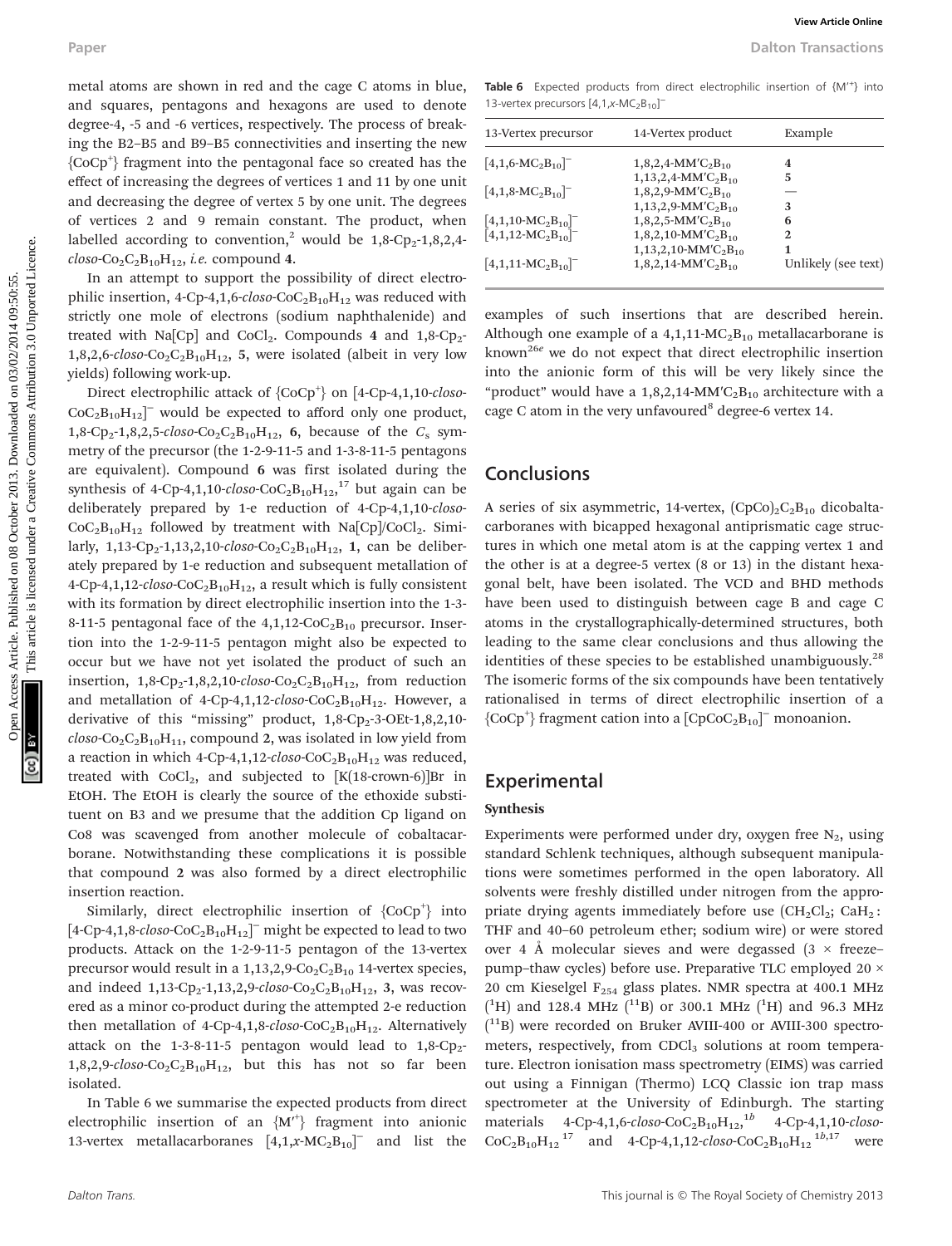prepared by literature methods or slight variations thereof. All other reagents were supplied commercially. Low yields of all the compounds isolated precluded elemental analyses.

1,13-Cp<sub>2</sub>-1,13,2,10-closo-Co<sub>2</sub>C<sub>2</sub>B<sub>10</sub>H<sub>12</sub> (1). A solution of 4-Cp-4,1,12-closo-CoC<sub>2</sub>B<sub>10</sub>H<sub>12</sub> (0.24 g, 0.84 mmol) in THF (30 mL) was stirred overnight with sodium (0.23 g, 10 mmol) and naphthalene (0.05 g, catalytic). The resultant solution was transferred via cannula to a second Schlenk tube, cooled to 0 °C, to which was then added Na[Cp] (3 mL of a 1 M solution, 3 mmol) and  $CoCl<sub>2</sub>$  (0.45 g, 3.5 mmol). The reaction mixture was allowed to warm to room temperature, stirred overnight, and then aerially oxidised for 1 h and filtered through silica eluting with  $CH_2Cl_2$ . The brown filtrate was concentrated in vacuo and purified by TLC using a  $3:2 \text{ CH}_2\text{Cl}_2$ : 40–60 petroleum ether eluent. A complex mixture of at least nine mobile bands were observed including, in order of elution, the following compounds; 4-Cp-4,1,12- $\text{c}$ loso-CoC<sub>2</sub>B<sub>10</sub>H<sub>12</sub> (starting material),  $1,13-Cp_2-1,13,2,10-closo-Co_2C_2B_{10}H_{12}$  ( $R_f$  0.68, brown, 0.012 g, 3.6%, 1), 3-Cp-3,1,2-closo-CoC<sub>2</sub>B<sub>9</sub>H<sub>11</sub> (identified spectroscopically<sup>14</sup>), 1,14-Cp<sub>2</sub>-1,14,2,10-closo-Co<sub>2</sub>C<sub>2</sub>B<sub>10</sub>H<sub>12</sub> (identified spectroscopically<sup>4</sup>) and  $4,5$ -Cp<sub>2</sub>-4,5,1,6-*closo*- $Co_2C_2B_9H_{11}$  (identified spectroscopically<sup>15</sup>). For 1: <sup>1</sup>H NMR:  $\delta$  5.29 (s, 5H, C<sub>5</sub>H<sub>5</sub>), 4.89 (s, 5H, C<sub>5</sub>H<sub>5</sub>), 3.10 (br s, 1H, C<sub>cage</sub>H), 2.57 (br s, 1H,  $\rm C_{cage}H$ ).  $\rm ^{11}B\{^1H\}$  NMR:  $\delta$  13.9 (1B), 5.2 (2B), -2.1 (2B), −5.7 (1B), −6.7 (1B), −15.8 (1B), −26.8 (1B), −28.2 (1B). EIMS: envelopes centred on  $m/z$  392 (M<sup>+</sup>), 329 (M<sup>+</sup> – Cp).

1,8-Cp<sub>2</sub>-3-OEt-1,8,2,10-closo-Co<sub>2</sub>C<sub>2</sub>B<sub>10</sub>H<sub>11</sub> (2). A solution of 4-Cp-4,1,12-closo-CoC<sub>2</sub>B<sub>10</sub>H<sub>12</sub> (0.50 g, 1.75 mmol) in THF (50 mL) was stirred overnight with sodium (0.25 g, 10.9 mmol) and naphthalene (ca. 0.015 g, catalytic). The resultant solution was transferred via cannula to a second Schlenk tube containing a frozen solution of  $CoCl<sub>2</sub>$  (0.12 g, 0.93 mmol) in THF. The mixture was allowed to warm to room temperature and stirred overnight, followed by aerial oxidation and filtration through Celite®. The solvent was changed to EtOH (20 mL) and to the solution was added a solution of  $[K(18\text{-}crown-6)]Br$ (ca. 1 mmol) in EtOH (10 mL). Following concentration the oily brown residue was subjected to TLC  $(3:2 \text{ CH}_2\text{Cl}_2:40-60)$ petroleum ether). A complex mixture of six mobile bands was observed including 4-Cp-4,1,12-closo-CoC<sub>2</sub>B<sub>10</sub>H<sub>12</sub> ( $R_f$  0.86, starting material),  $1,13-Cp_2-1,13,2,10-c\n *loso*-*Co*<sub>2</sub>*Co*<sub>10</sub>*H*<sub>12</sub> (*R*<sub>f</sub>$ 0.75, identified spectroscopically, 1), 2-OEt-4-Cp-4,1,12-closo- $CoC<sub>2</sub>B<sub>10</sub>H<sub>11</sub>$  ( $R<sub>f</sub>$  0.39, identified crystallographically<sup>29</sup>) and 1,8-Cp<sub>2</sub>-3-OEt-1,8,2,10-closo-Co<sub>2</sub>C<sub>2</sub>B<sub>10</sub>H<sub>11</sub> (R<sub>f</sub> 0.21, brown, 0.006 g, *ca.* 1%, 2). For 2: EIMS: envelope centred on  $m/z$  437 (M<sup>+</sup>).

1,13-Cp<sub>2</sub>-1,13,2,9-closo-Co<sub>2</sub>C<sub>2</sub>B<sub>10</sub>H<sub>12</sub> (3). Compound 3 was isolated as a minor co-product  $(R_f 0.50, brown, 0.015 g, 2%)$ during the synthesis of  $1,14$ -Cp<sub>2</sub>-1,14,2,9-closo-Co<sub>2</sub>C<sub>2</sub>B<sub>10</sub>H<sub>12</sub> via reduction and metallation of 4-Cp-4,1,8- $\epsilon\text{}$ loso-CoC<sub>2</sub>B<sub>10</sub>H<sub>12</sub>.<sup>4,5</sup> For 3:  $^{1}$ H NMR:  $\delta$  5.13 (br s, 10H, C<sub>5</sub>H<sub>5</sub>), 2.60 (br s, 1H, C<sub>cage</sub>H), 2.11 (br s, 1H,  $\rm C_{cage}H$ ).  $\rm ^{11}B\{^1H\}$  NMR:  $\delta$  18.2 (br, 1B), 8.8 (br, 1B), 6.6 (br, 1B), 2.8 (br, 1B), −2.5 (1B), −5.1 (br, 2B), −14.9 (2B),  $-30.1$  (1B). EIMS: envelope centred on  $m/z$  392 (M<sup>+</sup>).

1,8-Cp<sub>2</sub>-1,8,2,4-closo-Co<sub>2</sub>C<sub>2</sub>B<sub>10</sub>H<sub>12</sub> (4) and 1,13-Cp<sub>2</sub>-1,13,2,4- $\text{closo-Co}_2\text{C}_2\text{B}_{10}\text{H}_{12}$  (5). Compounds 4 and 5 were first isolated in trace amounts as very minor co-products in the synthesis of

Hawthorne's compound<sup>1b</sup> 4-Cp-4,1,6-closo-CoC<sub>2</sub>B<sub>10</sub>H<sub>12</sub> in our laboratory. We have subsequently prepared these compounds deliberately by direct electrophilic insertion as follows: a THF (20 mL) solution of  $\text{Na}[\text{C}_{10}H_{10}]$  (1.12 mmol) was prepared by reduction of naphthalene (0.143 g, 1.12 mmol) with sodium metal (0.129 g, 5.59 mmol, excess) and transferred via filter stick to a frozen solution of 4-Cp-4,1,6-closo-CoC<sub>2</sub>B<sub>10</sub>H<sub>12</sub>  $(0.30 \text{ g}, 1.12 \text{ mmol})$  in THF  $(10 \text{ mL})$ . On warming to room temperature a deep red solution was produced. Na[Cp] (2.9 mL of a 2 M solution, 5.8 mmol) and  $CoCl<sub>2</sub>$  (0.93 g, 7.2 mmol) were added at 0 °C and the reaction mixture stirred overnight at room temperature. The resulting brown suspension was filtered through silica, concentrated and purified by initial column chromatography on silica then TLC  $(4:1 \text{ CH}_{2}Cl_{2})$ : 40–60 petroleum ether) to afford  $1,13$ -Cp<sub>2</sub>-1,13,2,4-closo- $Co_2C_2B_{10}H_{12}$  ( $R_f$  0.65, 5) and 1,8-Cp<sub>2</sub>-1,8,2,4-closo-Co<sub>2</sub>C<sub>2</sub>B<sub>10</sub>H<sub>12</sub>  $(R<sub>f</sub> 0.58, 4)$  as brown solids (on removal of solvent) in low yields (ca. 2 mg, 0.5%). For 4: <sup>1</sup>H NMR:  $\delta$  5.46 (s, 5H, C<sub>5</sub>H<sub>5</sub>), 5.07 (s, 5H,  $C_5H_5$ ), 3.80 (br s, 1H,  $C_{cage}H$ ), 2.89 (br s, 1H, C<sub>cage</sub>H). <sup>11</sup>B{<sup>1</sup>H} NMR:  $\delta$  7.0 (1B), 3.6 (1B), 2.0 (2B), -4.2 (1B), −5.5 (1B), −10.2 (1B), −18.3 (1B), −19.9 (1B), −27.7 (1B). EIMS: envelopes centred on  $m/z$  392 (M<sup>+</sup>), 268 (M<sup>+</sup> – CpCo). For 5: <sup>1</sup>H NMR:  $\delta$  5.20 (s, 5H, C<sub>5</sub>H<sub>5</sub>), 5.02 (s, 5H, C<sub>5</sub>H<sub>5</sub>), 2.96 (br s, 1H,  $C_{cage}H$ ), 2.67 (br s, 1H,  $C_{cage}H$ ).  ${}^{11}B_{1}^{1}H$ } NMR:  $\delta$  13.7 (1B), 11.5 (1B), 2.0 (1B), −0.7 (1B), −5.3 (1B), −8.2 (1B), −13.8 (1B), −18.0 (1B),  $-21.2$  (1B),  $-26.4$  (1B). EIMS: envelopes centred on  $m/z$ 392 (M<sup>+</sup>), 268 (M<sup>+</sup> – CpCo). Dalton Transactions Werelettons (Expansions Access All Hawthomey compound<sup>22</sup> -Cp-11,6-diso CoC/201<sub>6</sub>.11, in only the responses being the responses between the published on 08 October 2013. Downloaded the compound the co

1,8-Cp<sub>2</sub>-1,8,2,5-*closo-*Co<sub>2</sub>C<sub>2</sub>B<sub>10</sub>H<sub>12</sub> (6). Similarly, compound 6 was first isolated in trace amount during the synthesis of  $4$ -Cp-4,1,10-closo-CoC<sub>2</sub>B<sub>10</sub>H<sub>12</sub>,<sup>17</sup> and again we have subsequently prepared it deliberately: In a similar manner to that described above,  $4$ -Cp-4,1,10-closo-CoC<sub>2</sub>B<sub>10</sub>H<sub>12</sub> (0.30 g, 1.12 mmol) in THF (10 mL) was reduced with  $\text{Na}[\text{C}_{10} \text{H}_{10}]$ (1.12 mmol) in THF (20 mL) then treated with Na[Cp] (2.9 mL of a 2 M solution, 5.8 mmol) and  $CoCl<sub>2</sub>$  (0.93 g, 7.2 mmol) at 0 °C. On work-up as before the brown product  $1,8$ -Cp<sub>2</sub>-1,8,2,5- $\text{closo-Co}_2\text{C}_2\text{B}_{10}\text{H}_{12}$  (6) was isolated following final TLC (3:2  $CH<sub>2</sub>Cl<sub>2</sub>$ : 40–60 petroleum ether,  $R<sub>f</sub>$  0.51) in low yield (ca. 10 mg, 2%). <sup>1</sup>H NMR:  $\delta$  5.21 (s, 5H, C<sub>5</sub>H<sub>5</sub>), 5.04 (s, 5H, C<sub>5</sub>H<sub>5</sub>), 2.71 (br s, 1H, C<sub>cage</sub>H), 2.25 (br s, 1H, C<sub>cage</sub>H). <sup>11</sup>B{<sup>1</sup>H} NMR:  $\delta$  8.4 (1B), 3.0 (2B), −0.7 (1B), −2.4 (1B), −9.9 (1B), −14.8 (1B), −17.7 (1B), −21.2 (1B), −28.3 (1B). EIMS: envelopes centred on  $m/z$  392 (M<sup>+</sup>), 268 (M<sup>+</sup> – CpCo).

Deliberate synthesis of 1. Similarly, 4-Cp-4,1,12-closo- $CoC_2B_{10}H_{12}$  (0.30 g, 1.12 mmol) in THF (10 mL) was reduced with  $\text{Na}[\text{C}_{10}\text{H}_{10}]$  (1.12 mmol) in THF (20 mL) then treated with Na[Cp] (2.9 mL of a 2 M solution, 5.8 mmol) and  $CoCl<sub>2</sub>$ (0.93 g, 7.2 mmol) at 0  $\degree$ C. On work-up as above the brown product 1 was isolated following final TLC  $(3:2 \text{ CH}_2\text{Cl}_2:40-60)$ petroleum ether,  $R_f$  0.51) in low yield (ca. 5 mg, 1%) and identified spectroscopically.

#### Crystallography

Diffraction-quality crystals of compounds 1–6 were grown by slow diffusion of a  $CH_2Cl_2$  solution of the appropriate compound and 40–60 petroleum ether at −30 °C. Intensity data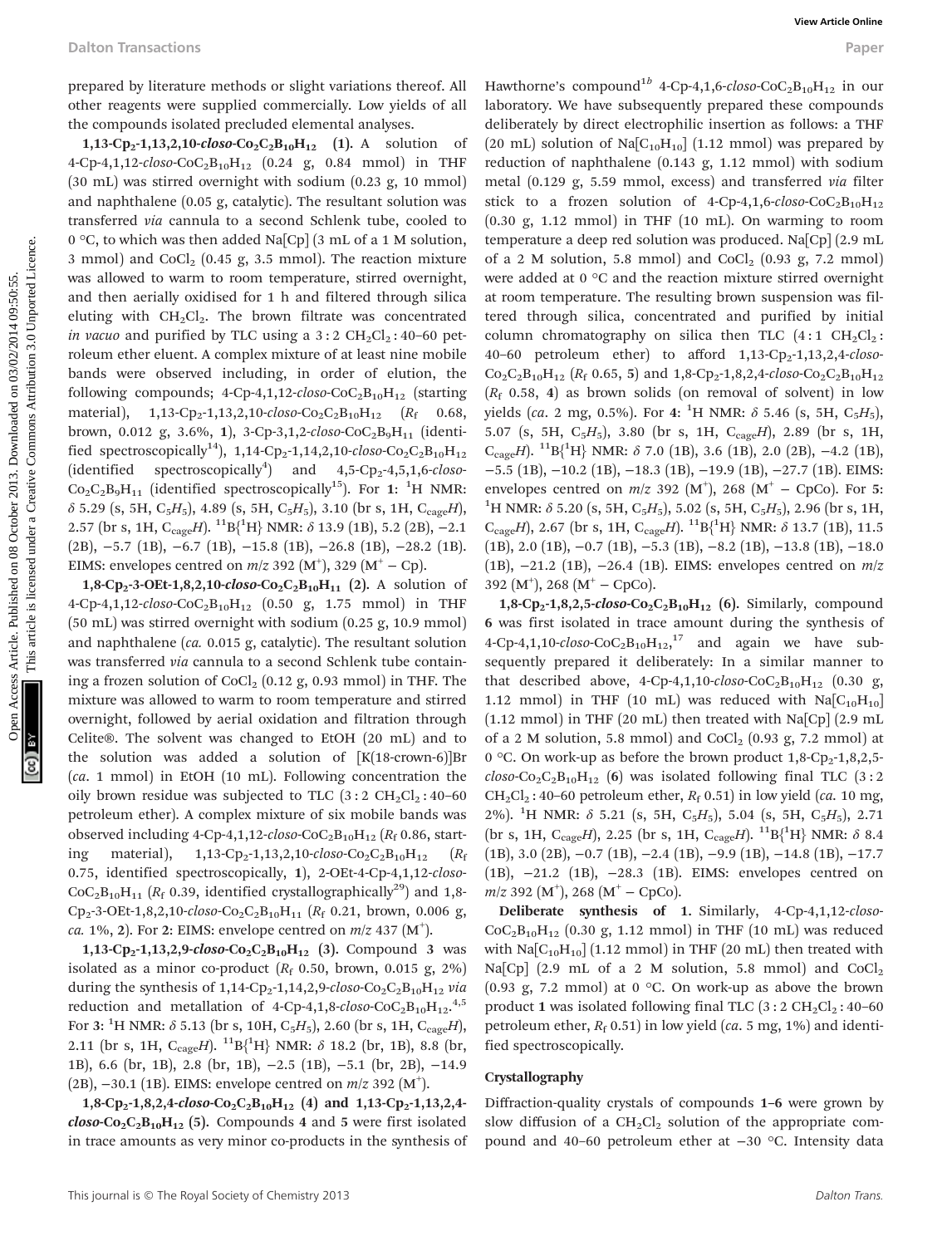|                                                                 | $\mathbf{1}$               | $\mathbf{2}$                                                                | 3                          | 4                                                            | 5                        | 6                          |
|-----------------------------------------------------------------|----------------------------|-----------------------------------------------------------------------------|----------------------------|--------------------------------------------------------------|--------------------------|----------------------------|
| Formula                                                         | $C_{12}H_{22}B_{10}C_{22}$ | $C_{14}H_{26}B_{10}Co_2O$                                                   | $C_{12}H_{22}B_{10}C_{22}$ | $C_{12}H_{22}B_{10}Co_2 \cdot CH_2Cl_2$                      | $C_{12}H_{22}B_{10}Co_2$ | $C_{12}H_{22}B_{10}C_{22}$ |
| M                                                               | 392.26                     | 436.31                                                                      | 392.26                     | 477.18                                                       | 392.26                   | 392.26                     |
| Crystal system                                                  | Orthorhombic               | Monoclinic                                                                  | Triclinic                  | Triclinic                                                    | Monoclinic               | Orthorhombic               |
| Space group                                                     | Pbca                       | P2 <sub>1</sub> /n                                                          | РĪ                         | РĪ                                                           | $P2_1$                   | Pbca                       |
| a/A                                                             | 14.9436(12)                | 10.813(4)                                                                   | 7.4419(4)                  | 7.6842(8)                                                    | 7.7083(6)                | 14.8157(18)                |
| $b/\AA$                                                         | 13.3925(10)                | 13.146(6)                                                                   | 10.1756(6)                 | 11.0372(11)                                                  | 11.3413(9)               | 13.3179(18)                |
| $c/\text{\AA}$                                                  | 16.7499(13)                | 13.159(5)                                                                   | 12.2035(7)                 | 11.7319(12)                                                  | 9.9968(8)                | 16.818(2)                  |
| $\alpha$ (°)                                                    |                            |                                                                             | 90.288(3)                  | 93.130(5)                                                    |                          |                            |
| $\beta$ (°)                                                     |                            | 96.620(16)                                                                  | 103.174(3)                 | 95.145(5)                                                    | 109.900(4)               |                            |
| $\gamma$ (°)<br>$U/A^3$                                         |                            |                                                                             | 111.022(3)                 | 98.582(5)                                                    |                          |                            |
|                                                                 | 3352.2(5)                  | 1858.1(13)                                                                  | 836.07(8)                  | 977.56(17)                                                   | 821.76(11)               | 3318.4(8)                  |
| Ζ                                                               | 8                          | 4                                                                           | 2                          | 2                                                            | 2                        | 8                          |
| F(000)/e                                                        | 1584                       | 888                                                                         | 396                        | 480                                                          | 396                      | 1584                       |
| $D_{\rm calc}/\rm Mg~m^{-3}$                                    | 1.554                      | 1.560                                                                       | 1.558                      | 1.621                                                        | 1.585                    | 1.570                      |
| $\mu\text{(Mo-K}_{\alpha})/\text{mm}^{-1}$                      | 1.966                      | 1.786                                                                       | 1.971                      | 1.965                                                        | 2.005                    | 1.986                      |
| $\theta_{\text{max}}$ (°)                                       | 28.26                      | 23.25                                                                       | 29.97                      | 31.29                                                        | 30.98                    | 35.17                      |
| Data measured                                                   | 93 508                     | 20 20 3                                                                     | 16 116                     | 31755                                                        | 16 215                   | 98 827                     |
| Unique data                                                     | 4134                       | 2651                                                                        | 4740                       | 6087                                                         | 4694                     | 7274                       |
| $R_{\rm int}$                                                   | 0.0959                     | 0.1138                                                                      | 0.0280                     | 0.0847                                                       | 0.0337                   | 0.0424                     |
| $R$ , w $R_2$ (obs. data)                                       | 0.0611, 0.1447             | 0.0450, 0.0898                                                              | 0.0291, 0.0669             | 0.0392, 0.1029                                               | 0.0469, 0.1026           | 0.0323, 0.0791             |
| S                                                               | 1.351                      | 0.988                                                                       | 1.020                      | 1.192                                                        | 1.029                    | 1.024                      |
| Variables                                                       | 253                        | 278                                                                         | 254                        | 281                                                          | 254                      | 253                        |
| Flack parameter                                                 |                            |                                                                             |                            |                                                              | 0.21(3)                  |                            |
| $E_{\text{max}}$ , $E_{\text{min}}$ /e $A^{-3}$                 | $0.637, -0.857$            | $0.480, -0.514$                                                             | $0.558, -0.475$            | $1.211, -0.856$                                              | $1.122, -1.202$          | $0.906, -1.190$            |
|                                                                 |                            | were collected on a Bruker X8 APEX2 diffractometer using                    |                            |                                                              |                          |                            |
|                                                                 |                            | $Mo-K_{\alpha} X$ -radiation, with crystals mounted in inert oil on a cryo- |                            | Acknowledgements                                             |                          |                            |
|                                                                 |                            | loop and cooled to 100 K by an Oxford Cryosystems Cryo-                     |                            | We thank the Carnegie Trust for the Universities of Scotland |                          |                            |
|                                                                 |                            | stream. Indexing, data collection and absorption correction                 |                            | (AMcA) and the EPSRC (MEL, DE) for support.                  |                          |                            |
|                                                                 |                            | were performed using the APEXII suite of programs. <sup>30</sup> The        |                            |                                                              |                          |                            |
|                                                                 |                            | structures were solved by direct methods (SHELXS-97) and                    |                            |                                                              |                          |                            |
| refined by full-matrix least-squares (SHELXL-97). <sup>31</sup> |                            |                                                                             |                            | <b>References</b>                                            |                          |                            |
|                                                                 |                            | Cage vertices were numbered as in Fig. 1a with the two Co                   |                            |                                                              |                          |                            |
|                                                                 |                            | atoms at positions 1 and 13. Initially all non-metal cage ver-              |                            | $1(a)$ G. B. Dunks, M. M. McKown and M. F. Hawthorne,        |                          |                            |
|                                                                 |                            |                                                                             |                            |                                                              |                          |                            |
|                                                                 |                            | tices were treated a B atoms. An ethoxide group as identified               |                            | J. Am. Chem. Soc., 1971, 93, 2541; (b) D. F. Dustin,         |                          |                            |
|                                                                 |                            | attached to vertex 7 in compound 2 With free (positional)                   |                            | G B Dunks and M E Hauthorne <i>J Am Chem Soc</i> 1073        |                          |                            |

Cage vertices were numbered as in Fig. 1a with the two Co atoms at positions 1 and 13. Initially all non-metal cage vertices were treated a B atoms. An ethoxide group as identified attached to vertex 7 in compound 2. With free (positional) refinement of cage H atoms all six structures were refined to convergence and the structures analysed by the VCD and BHD methods to locate the cage C atoms, as described in Results and discussion. Once this was done it was necessary to renumber some of the structures to concur with accepted convention.2 Finally, all structures were refined to full convergence.

The refinements of structures 3, 4 and 5 were as two component twins, whilst all other structures were refined conventionally. Non-cage H atoms were set in idealised positions and allowed to ride on their bound C atom, with C–H = 1.00 Å (Cp), 0.99 Å (CH<sub>2</sub>) or 0.98 Å (CH<sub>2</sub>). All H displacement parameters,  $U_{\text{iso}}$ , were constrained to be 1.2 ×  $U_{\text{eq}}$  (bound B or C) except Me H atoms  $[U_{\text{iso}}(H) = 1.5 \times U_{\text{eq}} C(\text{Me})]$ . Table 7 contains further experimental details. Compound 2 has an OEt group bound to one B atom and compound 4 co-crystallises with one molecule of  $CH_2Cl_2$  solvent, but 1, 3, 5 and 6 only differ in having the cage C atoms in different cage vertices. In that respect it is perhaps surprising that only two of these compounds, 1 and 6, are crystallographically isomorphous. Intermolecular contacts of possible significance are listed in the ESI,§ but in essence all six compounds crystallise as individual molecules.

#### Acknowledgements

#### References

- 1 (a) G. B. Dunks, M. M. McKown and M. F. Hawthorne, J. Am. Chem. Soc., 1971, 93, 2541; (b) D. F. Dustin, G. B. Dunks and M. F. Hawthorne, J. Am. Chem. Soc., 1973, 95, 1109.
- 2 R. N. Grimes, Carboranes, Academic Press, Oxford, UK, 2nd edn, 2011.
- 3 (a) K. Wade, J. Chem. Soc. D, 1971, 792; (b) K. Wade, Adv. Inorg. Chem. Radiochem., 1976, 18, 1.
- 4 W. J. Evans and M. F. Hawthorne, J. Chem. Soc., Chem. Commun., 1974, 38.
- 5 A. McAnaw, M. E. Lopez, D. Ellis, G. M. Rosair and A. J. Welch, Dalton Trans., 2013, 42, 671.
- 6 D. Ellis, M. E. Lopez, R. McIntosh, G. M. Rosair and A. J. Welch, Chem. Commun., 2005, 1917.
- 7 (a) W. M. Maxwell, R. F. Bryan and R. N. Grimes, J. Am. Chem. Soc., 1977, 99, 4008; (b) W. M. Maxwell, R. Weiss, E. Sinn and R. N. Grimes, J. Am. Chem. Soc., 1977, 99, 4016; (c) J. R. Pipal and R. N. Grimes, Inorg. Chem., 1978, 17, 6; (d) R. N. Grimes, Acc. Chem. Res., 1978, 11, 420; (e) R. N. Grimes, Adv. Inorg. Chem. Radiochem., 1983, 26, 55.
- 8 (a) E. D. Jemmis, J. Am. Chem. Soc., 1982, 104, 7017; (b) R. B. King, J. Organomet. Chem., 2007, 692, 1773 and references therein.